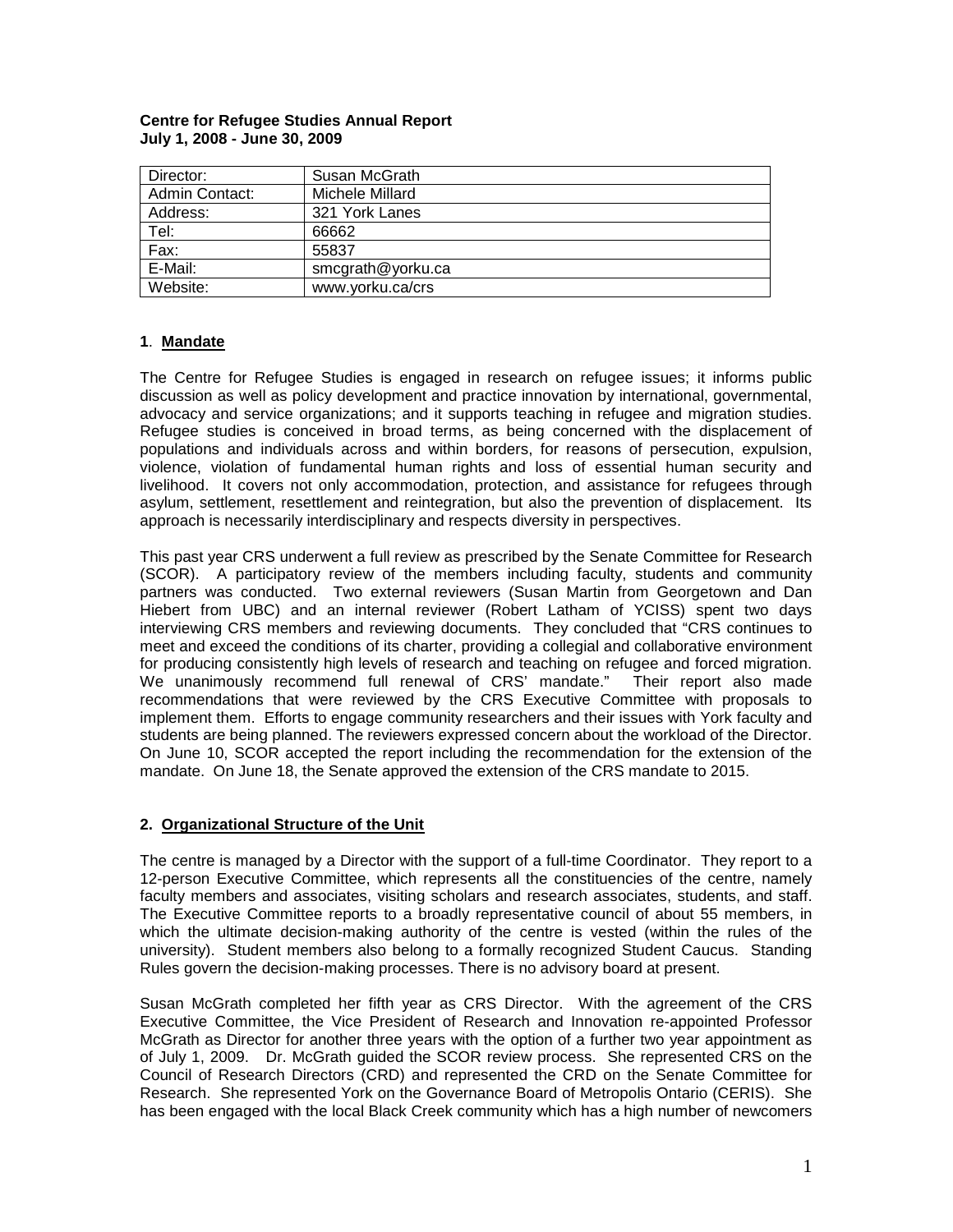including refugees – over 200 Karen from Burma were settled there as Government Assisted Refugees. Professor McGrath sits on the governance working group of the York University/TD Community Engagement Centre located in the middle of the Black Creek community. She also represents CRS on the Local Immigration Planning committee (LIP). She worked to secure a Senior Academic position in the field of forced migration and chaired the search committee resulting in the appointment as of July 1, 2009 of Professor Jennifer Hyndman, a leading Canadian and international scholar. She also continued as the President of the International Association for the Study of Forced Migration (IASFM) and led the development of the Continuing Education Certificate in Refugee and Forced Migration Issues. As Principal Investigator of the Refugee research Network (SSHRC Cluster grant), Dr. McGrath oversaw the management of the project as well as took the lead of the Knowledge Mobilization Working Group. The RRN has brought in staffing that strengthen the capacity of CRS. Evan Liebovitch was hired as an open source architect on a part time basis to develop the RRN website and he provides advice and direction generally on IT issues. Susan Atkinson was appointed as a half-time administrative assistant by the RRN to help reduce the workload on Michele Millard who is now Coordinator of CRS and Manager of the RRN.

Dr. Wenona Giles continued to serve as Deputy Director of CRS this past year participating in the overall management of the Centre as a member of the CRS Management Committee. She managed the CRS seminar series, the Certificate and Diploma Programs and served as Academic Director of the Summer Course on Refugee Issues securing it as a graduate credit course in the Department of Social Science. Dr. Giles took the lead in developing a new MA program on Refugee and Forced Migration Studies, with an expected launch of Fall 2011. With the Director, Dr. Giles assisted with collection of documentation and participated in all preparatory workshops and follow-ups pertaining to the SCOR review. Dr. Giles also developed a new hiring proposal for a senior scholar to be located at the Centre and the Division of Social Science, suggested and carried out initial research on a CFI application as a possible next step for funding for the refugee research Network., and began to research the possibility of a CURA grant for the development of accessible/portable post-secondary degree programs for refugees inside and outside of camps in the global south. As a senior co-applicant of the SSHRC Cluster grant, Dr. Giles participated in the management of the project through the RRN Executive Committee, Management Committee and as lead of the Gender Research Cluster, Evaluation Working Group and member of the PRS Cluster.

The Centre for Refugee Studies is very pleased to welcome Professor Jennifer Hyndman as Full Professor in the Departments of Social Science and Geography in the new Faculty of Liberal Arts and Professional Studies at York University. She will be a resident faculty at CRS. Prof. Hyndman is also a co-applicant on the SSHRC Cluster grant Creating A Refugee Research Network: Globalizing Knowledge.

Dr. Christina Clark-Kazak was hired as an Assistant Professor on January 1, 2008 at Glendon's School of Public and International Policy and appointed to CRS. She is on parental leave from February to August 2008. Drs. Nergis Canefe and Gerald Kernerman, both in the Department of Political Science, continued as resident faculty at CRS, providing support to the development of the MA program and contributing to the success of the CRS Summer Course on Refugee Issues.

Dr. Mohammed K. Hassan continued his work as CRS Education Program Student Advisor with responsibility for the Diploma and Certificate programs as well as the coordinator of the newly launched Continuing Education Certificate Program. Prof. Sharryn Aiken of Queen's University also continued as Editor in Chief of the centre's journal Refuge. Irene Tumbwebaze continued as the Summer Course Coordinator.

Michele Millard completed her fifth year as CRS Coordinator, and has taken on the role of the project coordinator of the Refugee Research Network. To support CRS' commitment to the community, she is currently the President of the Board of Sojourn House, a refugee shelter and transitional housing unit. She is also a member of the editorial committee of Refugee Update, a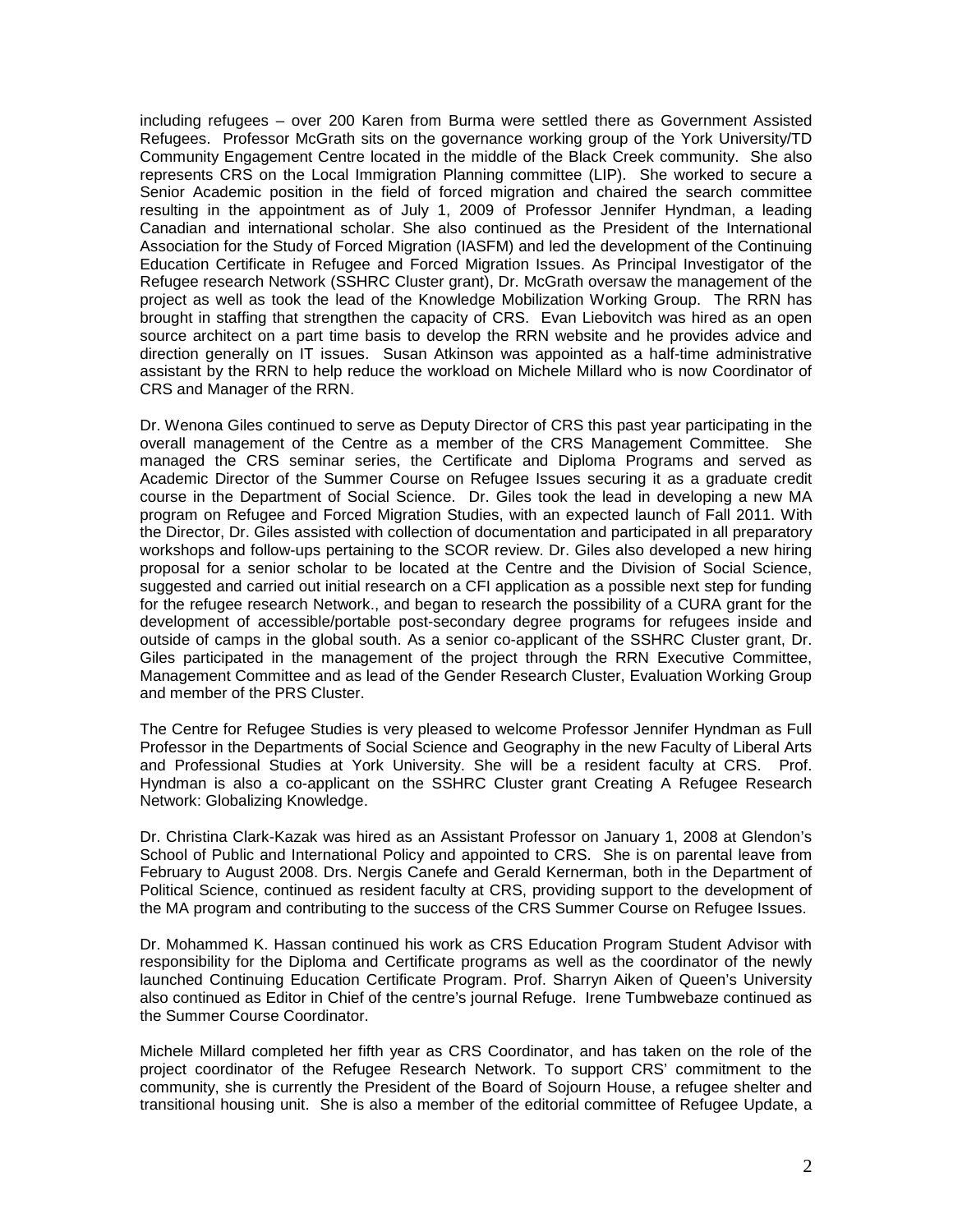Canadian journal published for the settlement sector. In addition to maintaining the CRS and IASFM websites, she also administers eight listservs, six of which are community-based. Ms.Millard oversaw the management of the Resource Centre that was maintained by work study students. Over the year, CRS employed 5 work-study students, 12 graduate assistants and research assistants on research projects.

#### **2008-2009 CRS Executive Committee**

Ranu Basu, faculty Nergis Canefe, faculty, associate director Don Dippo, faculty Wenona Giles, faculty, deputy director Luann Good Gingrich, faculty Fahim Quadir, faculty James C. Simeon, faculty Frehiwot Tesfaye, research associate James Torh, student caucus Julie Young, student caucus Michele Millard, coordinator Susan McGrath, faculty, director

## **3. Active Membership List**

**CRS SCHOLARS** are full time or emeritus faculty members at York University, or elsewhere, or senior (non-student) researchers not affiliated with a university. They not only engage in research in the field, but are expected to participate in the intellectual life of the Centre.

| <b>First Name</b> | <b>Last Name</b> | Date of Entry | <b>Date of Leaving</b> |
|-------------------|------------------|---------------|------------------------|
| Howard            | Adelman          |               | Dec. 2009              |
| Vijay             | Agnew            | Dec. 12 2002  | Jan. 2009              |
| Sharryn           | Aiken            | Jan. 2 2002   | Jan. 2009              |
| Uzo               | Anucha           | Sept. 17 2007 | Sept. 2010             |
| Sasha             | Baglay           | Jan 16 2009   | May 2012               |
| Deborah           | <b>Barndt</b>    | April 18 2006 | Apr. 2009              |
| Ranu              | Basu             | June 13 2005  | Oct. 2009              |
| Nergis            | Canefe           | Dec. 2003     | Dec. 2009              |
| Michael           | Creal            | Dec. 2 2002   | Dec. 2009              |
| Alison            | Crosby           | March 17 2008 | Mar. 2011              |
| Don               | Dippo            |               | Oct. 2010              |
| Marcela           | Duran            | Sept. 22 2008 | Sept. 2011             |
| Liette            | Gilbert          | Mar 17 2008   | Mar. 2011              |
| Wenona            | Giles            | Dec. 2 2002   | Dec. 2009              |
| Abbas             | Gnamo            |               | Dec. 2009              |
| Luin              | Goldring         | Dec. 2 2002   | Dec. 2009              |
| Luann             | Good Gingrich    | July 29 2008  | Jun. 2011              |
| Mark              | Goodman          | Dec. 31 2002  | Jan. 2009              |
| llan              | Greene           |               | Dec. 2009              |
| Mohammed          | Hassan           | Aug. 2001     | Aug. 2009              |

## **York-based CRS Scholars**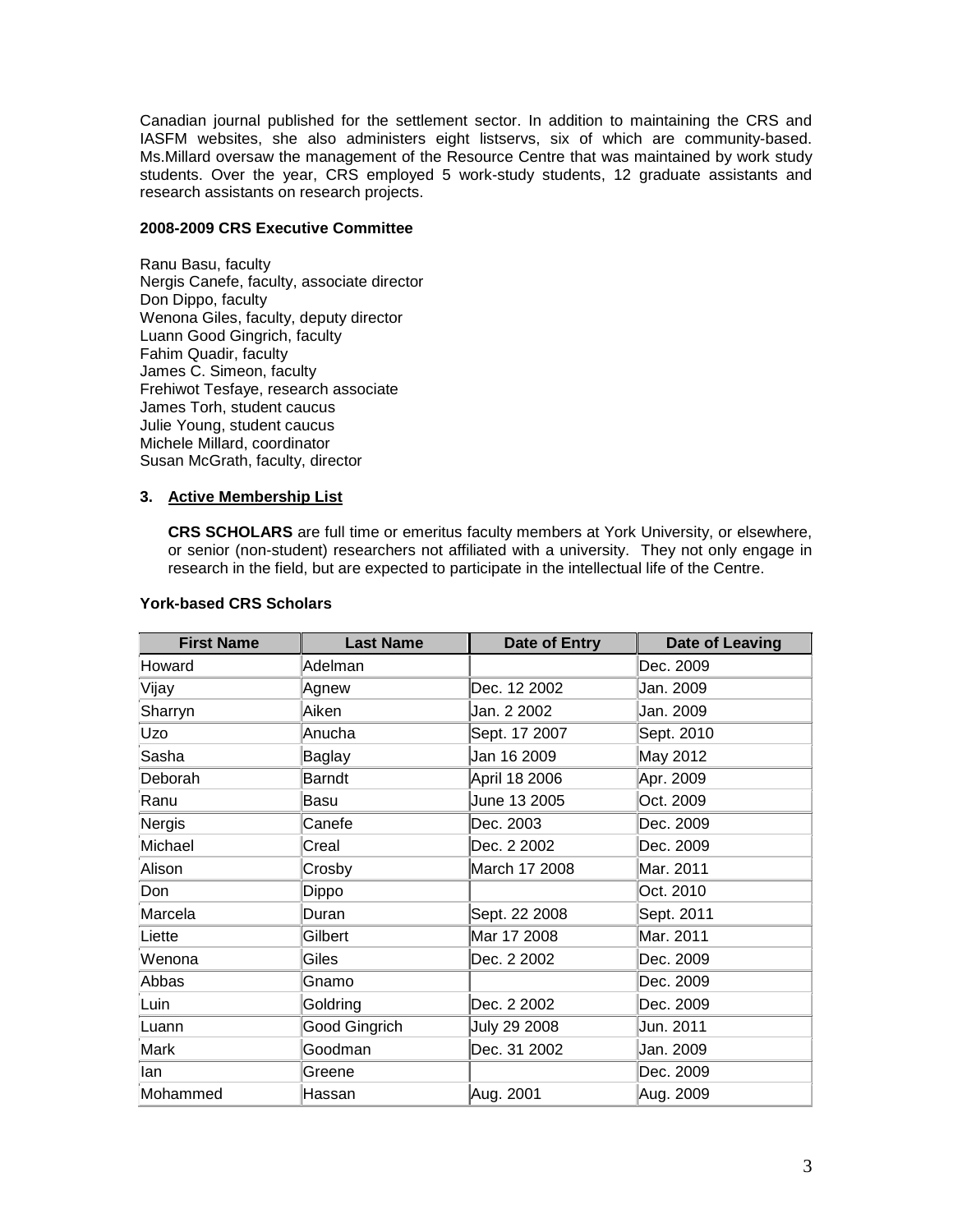| <b>First Name</b> | <b>Last Name</b> | Date of Entry | <b>Date of Leaving</b> |
|-------------------|------------------|---------------|------------------------|
| Zulfikar          | Hirji            | Sept. 2008    | Sept 2011              |
| Michaela          | Hynie            | Jan 16 2009   | Jan 2012               |
| Pablo             | Idahosa          | Feb. 16 2000  | Dec. 2009              |
| Nancy             | Johnston         | Jun. 2004     | Dec. 2009              |
| llan              | Kapoor           | 1999          | Dec. 2009              |
| Philip            | Kelly            | 2002          | Dec. 2009              |
| Gerald            | Kernerman        | Feb. 14 2006  | Feb. 2009              |
| Kyle              | Killian          | Feb. 14 2006  | Feb. 2009              |
| Lawrence          | Lam              | Dec. 2 2002   | Dec. 2009              |
| Michael           | Lanphier         | Dec. 2 2002   | Dec. 2009              |
| Paul              | Lovejoy          | Sept. 12 1999 | Dec. 2009              |
| David Paul        | Lumsden          | Dec. 2 2002   | Dec. 2009              |
| Libby             | Lunstrum         | July 29 2008  | Jun. 2011              |
| Willem            | Maas             | Sept. 17 2007 | Sept. 2010             |
| Susan             | <b>McGrath</b>   | June 13 2001  | Dec. 2010              |
| James             | <b>Milner</b>    | Dec. 2003     | Sept. 2011             |
| Haideh            | Moghissi         | Dec. 2 2002   | Dec. 2009              |
| Obiora            | Okafor           | Jan. 2001     | Dec. 2009              |
| Peter             | Penz             | 1999          | Dec. 2010              |
| Valerie           | Preston          | Jan. 20 2001  | Jan. 2009              |
| Fahimul           | Quadir           | Dec. 20 2002  | Dec. 2009              |
| Saeed             | Rahnema          | Dec. 31 2002  | Dec. 2009              |
| Susan L.          | Ray              | July 29 2008  | Jun. 2011              |
| Sean              | Rehaag           | 5/14/2009     | 05//14/2012            |
| Anthony           | Richmond         | Dec. 2002     | Dec. 2009              |
| Roger             | Rickwood         | April 17 2006 | Apr. 2009              |
| Richard           | <b>Saunders</b>  |               | Dec. 2009              |
| Nandita           | Sharma           | Oct. 20 2005  | Oct. 2011              |
| James             | Simeon           | June 7 2007   | Jun. 2010              |
| Dagmar            | Soennecken       | Mar 17 2008   | Mar. 2011              |
| Frehiwot          | Tesfaye          | Sept. 18 2006 | Sept. 2011             |
| Daphne            | Winland          | Apr. 12 2002  | Dec. 2009              |
| Patricia          | Wood             | Mar 17 2008   | Mar. 2011              |
| Anna              | Zalik            | Sept. 17 2007 | Sept. 2010             |

## **Scholars affiliated with other institutions and Independent Scholars**

| <b>First Name/Contact</b><br><b>Person</b> | Last<br><b>Name/Organization</b><br><b>Name</b> | Date of Entry | Date of Leaving |
|--------------------------------------------|-------------------------------------------------|---------------|-----------------|
| Rudhramoorthy                              | lCheran                                         | Feb. 16 2000  | Sept. 2011      |
| liaz                                       | .Qamar                                          | Aug. 27 2002  | Sept. 2011      |
| Tom                                        | Clark                                           | IDec. 2 2002  | IDec. 2009      |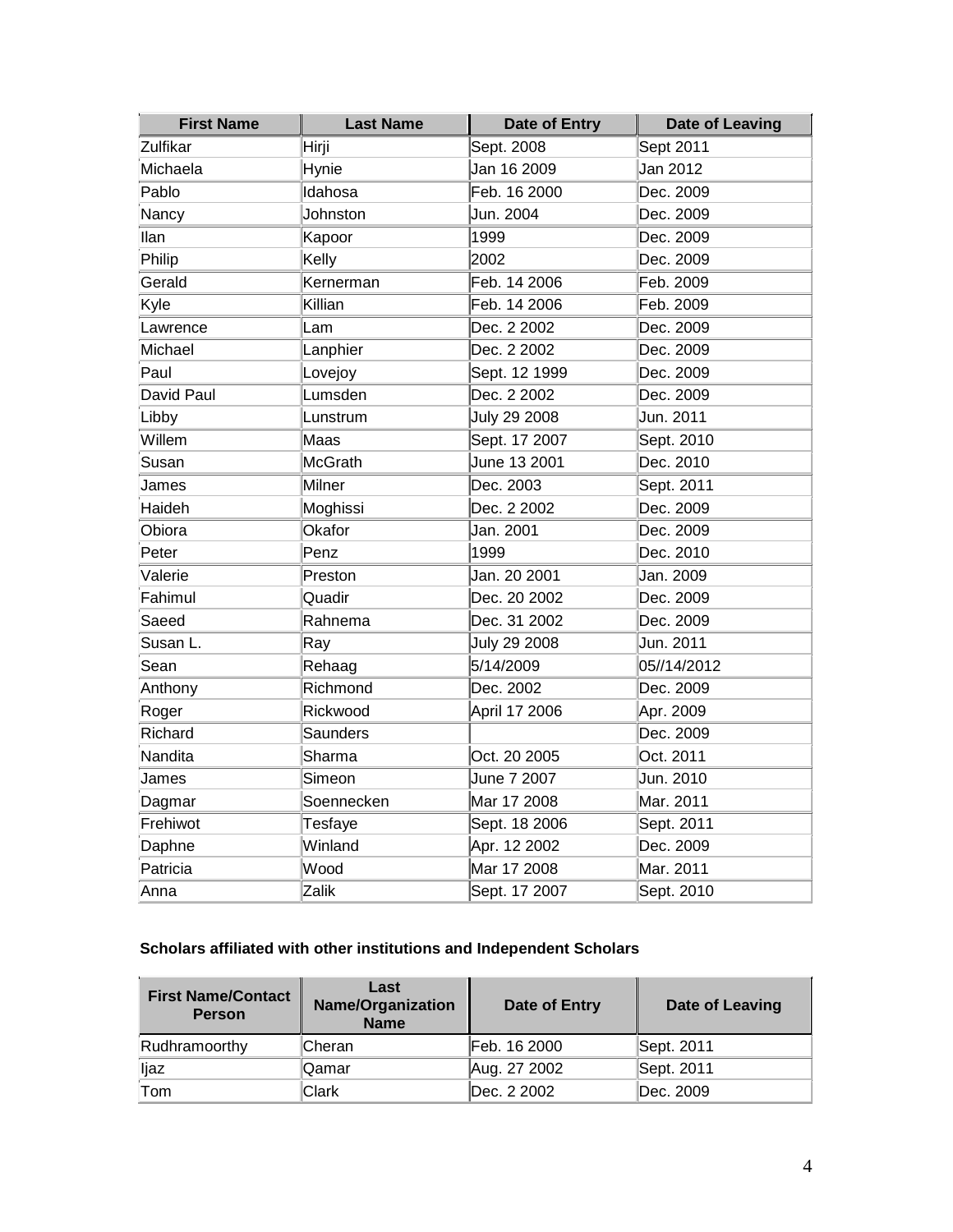| <b>First Name/Contact</b><br><b>Person</b> | Last<br><b>Name/Organization</b><br><b>Name</b> | Date of Entry | Date of Leaving |
|--------------------------------------------|-------------------------------------------------|---------------|-----------------|
| Peter                                      | <b>Nyers</b>                                    | Dec. 2003     | Dec. 2011       |
| <b>Bruce</b>                               | Collet                                          | Sept. 2004    | Dec. 2009       |
| Pablo                                      | Bose                                            | Aug. 26 2002  | Sept. 2011      |
| Jennifer                                   | Hyndman                                         | Aug. 26 2002  | Aug. 2009       |
| Gillian                                    | Kerr                                            | Sept. 26 2005 | Sept. 20011     |
| Audrey                                     | Macklin                                         |               | Dec. 2009       |
| Paul                                       | St. Clair                                       | Nov. 8 2006   | Nov. 8 2009     |
| Mohamed Osman                              | Fadal                                           | Dec. 13 2006  | lDec. 13 2009   |
| Janet                                      | Cleveland                                       | Sept. 17 2007 | Sept 17 2010    |
| Mohamed                                    | Sambul                                          | Mar 17 2008   | Mar 17 2011     |

**CRS GRADUATE FELLOWS** are graduate students at York University who are enrolled in the Diploma in Refugee and Migration Studies. There were 71 graduate students in total enrolled in the Diploma Program.

#### **CRS Student Caucus for 2008-09**

James Torh, Veronica Fynn, Julie Young, Adeniyi Temowo, Vivian Fang, Eric Leung, Qiuling Ning, Kiri Lutchman, Gowry Sivapathasundaram, Elif Genc, Mallory Motley, Justine Tieri, Denoja Kankesan, Judith Sebald, Silvia Arauz, Rupinder Assi, Yuka Sakai, Evelyn Boachie, Ancilla Nigama, Mark Nabeta, Irene Tumwebaze, Wendy Chan, Alayna Griffin

**2008-2009 GA/RAs:** Irene Tumwebaze, Paula Popovici, Lauren Harding, Connie Pauchulo, Mackenzie Kinmond, Oana Petrica, Adeniyi Temowo, Jean McDonald, Nikki Pascetta, Negin Dahya, Camilla Colter, Tenzing Dekyikhangsar

**CRS UNDERGRADUATE FELLOWS** are York undergraduate students enrolled in the Certificate in Refugee and Migration Studies and/or engaged in the following projects or initiatives of CRS.

York undergraduate students who are actively involved in the York branch of World University Services of Canada (WUSC).

**2008-2009 WUSC Committee (Keele campus):** Mabel Ou Yang, Sangeeta Shah, Eric Leung, Charly Soza, Tha Dar Hsae, Veronica Fynn,

York undergraduate students who are employed in CRS projects under York University's and York International's work study programs.

**2008-2009 Workstudy students:** Charly Soza, Tha Dar Hsae, Lorenzo Vargas, Joseph Monywiir, Nomusa Taylor-Dube

**CRS COMMUNITY SCHOLARS** are non-student and non-academic practitioners (activists, teachers, public officials, etc.) whose activities (work or non-work) relate substantively to the research and teaching concerns of CRS.

**2008-2009 Community Scholars:** Tom Clark, Gillian Kerr, Mohamed Sambul, Paul St. Clair, Mohamed Fadal.

## **CRS VISITORS**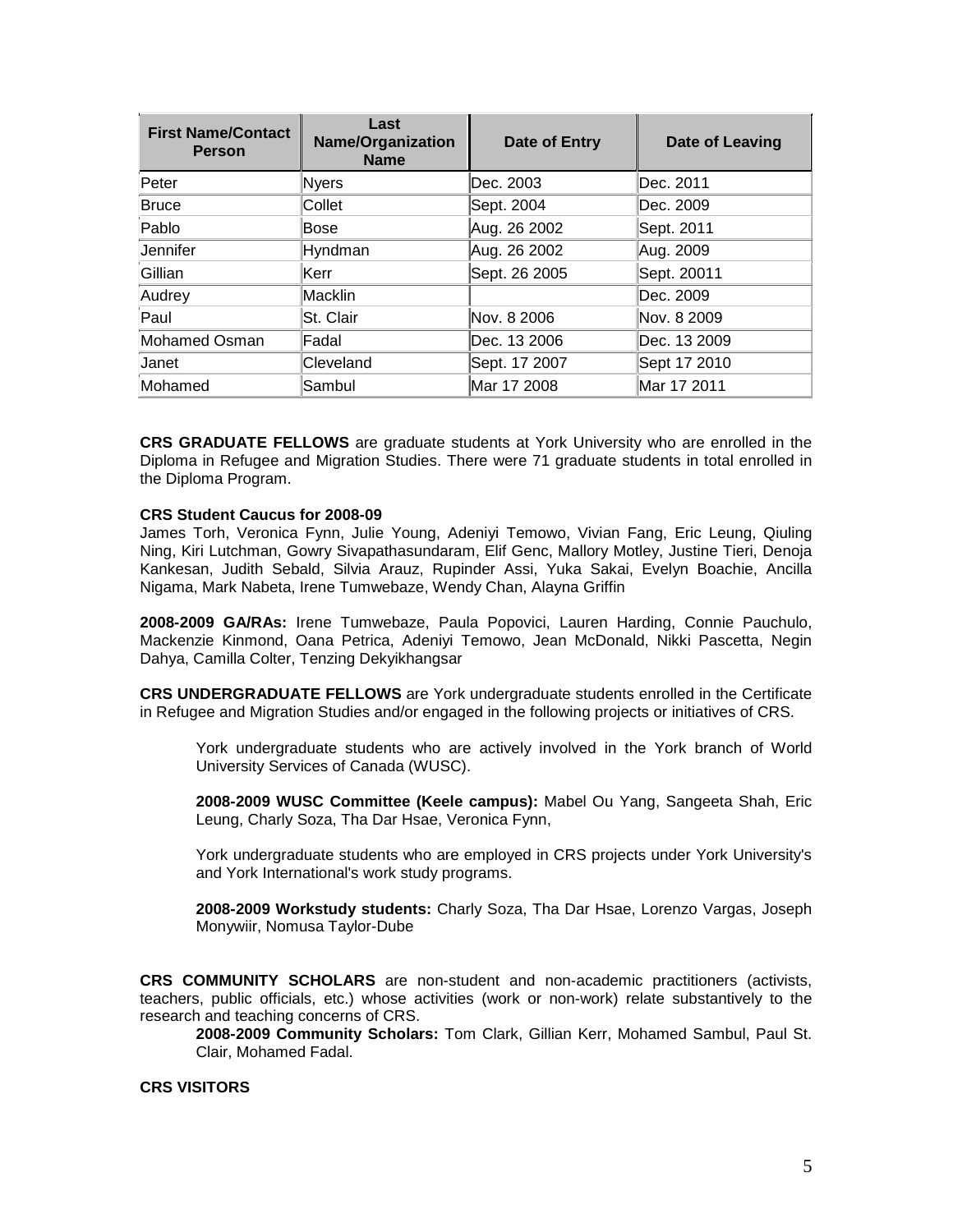**2008-2009 Visitors:** Stephen Kaduuli, Africa Leadership Institute, Uganda; Abubacar Fofana, University of Havana, Cuba; Professor Shahram Khosravi, Stockholm University, Sweden; Eider Azkona, PhD candidate, University of Deusto, Spain

## **4. Activities of the Unit**

The Centre is committed to research, the dissemination of research, the support of public policy making and practice, and education. It works with academics, practitioners and policy makers and supports the engagement of these sectors on refugee issues. Some of the activities listed below address more than one mandate, e.g. conferences are vehicles for engagement and dissemination around theory, policy and practice.

## **Research Priorities**

The Centre's research has been characterized by its comprehensive approach to issues related to forced migration. Current research priorities include:

- **Canada's asylum policies and practices**
- Global asylum needs, national practices, and international burden-sharing
- Refugee and diasporic communities and their internal, intranational and transnational relationships
- **Peace implementation, return, reconciliation, reconstruction, and reintegration**
- Globalization, development, environment, conflict, and displacement
- Sovereignty, civil conflict, and humanitarian intervention
- Refugee NGOs and IGOs: challenges and dilemmas
- **Internal Displacement**

In addition, the following cross-cutting themes have been identified as central to our work at the Centre for Refugee Studies:

- **Ethics, human rights, and public discourse**
- Gender, women, and children<br>Vulnerability and agency
- Vulnerability and agency
- Emerging realities and potential futures

## **Current Research Projects**

1. *A Canadian Refugee Research Network (CRRN): Globalizing Knowledge*, 2008 SSHRC Strategic Research Cluster grant, \$2.1 million over 7 years. Susan McGrath is the lead researcher, Wenona Giles is the senior co-applicant and Michele Millard is the project manager. Other co-applicants are: Michael Barutciski (Glendon), Nergis Canefe (York), Gerald Kernerman (York), Rudramoorthy Cheran (Windsor), François Crépeau (Montreal), Donald Galloway (Victoria), Jennifer Hyndman (SFU/Syracuse) and James Milner (Carlton).The purpose of this project is to mobilize and sustain a Canadian and international network of researchers and research centres committed to the study of refugee and forced migration issues and to finding solutions to the plight of refugees. The goal is to build a network of networks: the Canadian Refugee Research Network (CRRN), which will produce, share, and consolidate knowledge across space, as well as globalize knowledge production. Through its dialogical and participatory "cluster of clusters" approach, the proposed Canadian Refugee Research Network aims to contribute to the improvement of the well-being of refugees and forced migrants around the world by: 1) expanding our awareness of the global knowledge regime concerning refugee issues and forced migration, 2) improving communication concerning this knowledge within and between academic, policy-making and practice sectors in the Global South and North, and 3) alliance-building and active policy involvement in the development of national and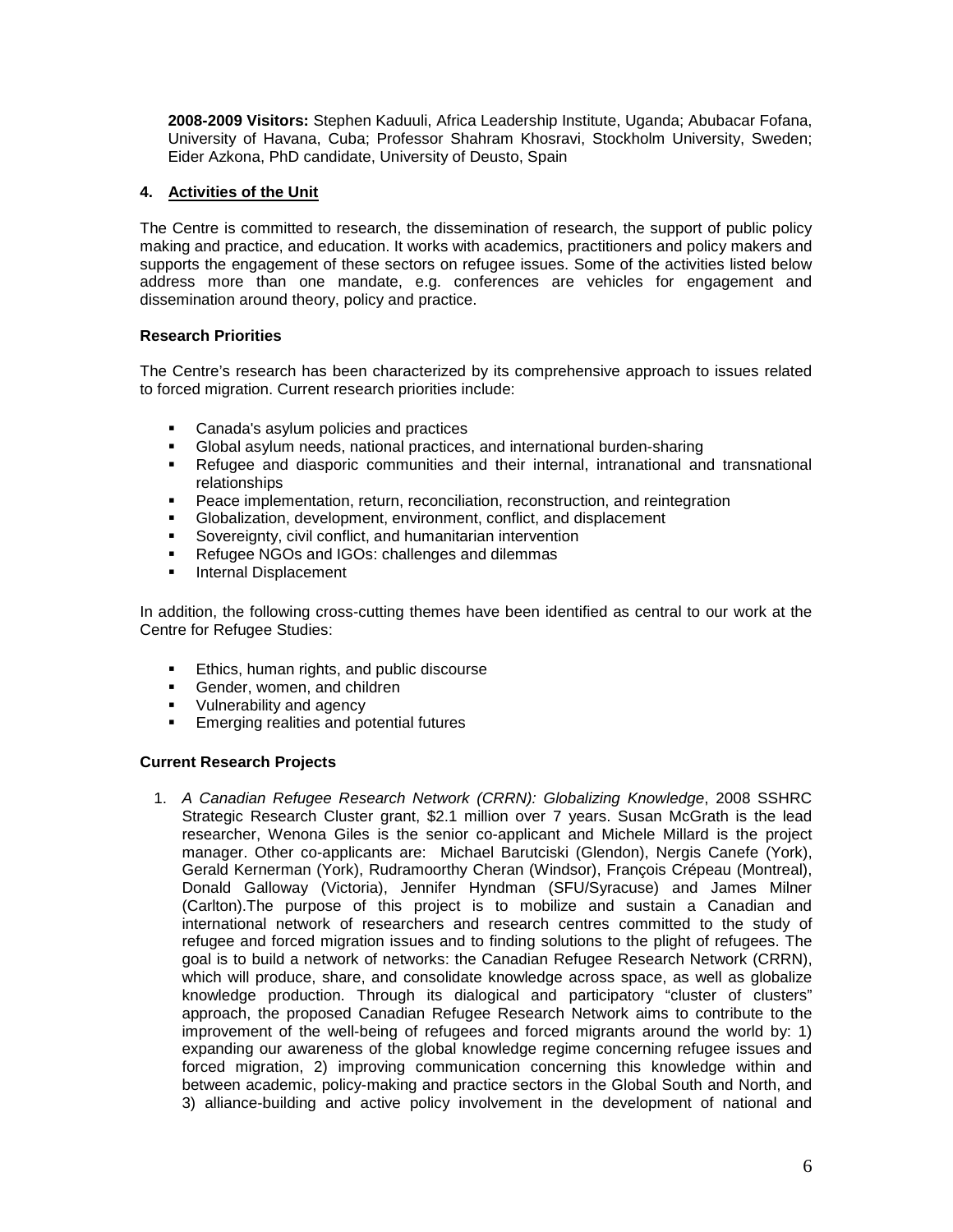international policy frameworks and humanitarian practices affecting refugees and forced migrants.

- 2. *Theorizing "Choice" and Voluntary Social Exclusion: A Study of Transnational Livelihoods and Women from Mexico*, SSHRC Standard, \$121,350 granted in 2009. Luann Good Ginrich is the principal applicant.
- 3. *War crimes and refugee status: the application and interpretation of international humanitarian and international criminal law to the adjudication of refugee status in Canada, the United States, the United Kingdom, Australia and New Zealand,* SSHRC International Opportunities Fund, \$75,000, 2009. James C. Simeon is the principal investigator with Prof. Kate Jastram, University of Berkeley, as co-applicant.
- 4. Support for the second annual conference of the Canadian Assocation for Refugee and Forced Migration Studies (CARFMS), CIC/Metropolis, \$5,000
- 5. Sharryn Aiken (Queen's University) was awarded a three year SSHRC Aid to Scholarly Journals Program grant of \$86,400 to publish *Refuge: Canada's Periodical on Refugees*, co-published with the Centre for Refugee Studies and Queen's University
- 6. *Refugee Diasporas, "Homeland" Conflicts and the Impact of the Post-9/11 Security Paradigm,* 2007 SSHRC Standard, \$145,140. Sharryn Aiken of Queen's and Rudhramoorthy Cheran of Windsor are the leading researchers, Susan McGrath is a collaborator. The project is focusing on the experiences of members of the Tamil community here in Canada and in Sri Lanka.
- 7. *Impact of Collective Trauma on Community Practice,* SSHRC Standard Grant, 2007, \$90,000. Bill Lee, McMaster is the lead, Susan McGrath, York; Usha George and Ken Moffatt of Ryerson and Mirna Carranza of McMaster are co-applicants. Members of the El Salvadorian community in Toronto who came to Canada as refugees represent one of the populations participating in the study which explores how communities organize to address the impacts of trauma on their members.
- 8. *The Globalization of Homelessness in Long-Term Refugee Situations* , SSHRC Standard Grant, 2006, \$163,327. Wenona Giles of York is the lead researcher and Jennifer Hyndman is the co-applicant. The project is examining patterns of homelessness among refugees inside and outside of camps that have existed for a decade or more to determine why such chronic conditions persist and the potential solutions.

Project website: http://www.atkinson.yorku.ca/~gprs/index.html

- 9. *Social sustainability, diversity and public space in three Canadian cities*. SSHRC Standard Grant, 2006, \$103,861. Lead is Barbara Rahder and co-applicants are Ranu Basu, Liette Gilbert, Susan McGrath and Patricia Wood. This study compares the settlement experiences of newcomers including refugees in Calgary, Toronto and Montreal.
- 10. *The East and Horn of Africa Human Rights Defenders Project* continues to be successful. Hassan Shire Sheik, a research associate of CRS, is the leader of this project which is organizing a network of human rights defenders in the field. The project is based in Kampala, Uganda and has successfully secured additional core funding from US and European donors.

Project website:<http://www.yorku.ca/crs/AHRDP/index.html>

11. **Plan Canada:** In June 2008, Susan McGrath was in contact with Ndungu Kahihu, Director of Technical Policy and Advocacy at Plan Canada. Plan has a CIDA funded project in Southern Sudan to help with the re-construction of the education system there. On June 26, 2008, members of our Sudan project team (Susan McGrath, Samer Abdelnour, Kevin McKague) with the addition of Don Dippo, Tove Fynbo and Robert Wager of York's Faculty of Education met with members of Plan Canada to explore possible collaborations. Plan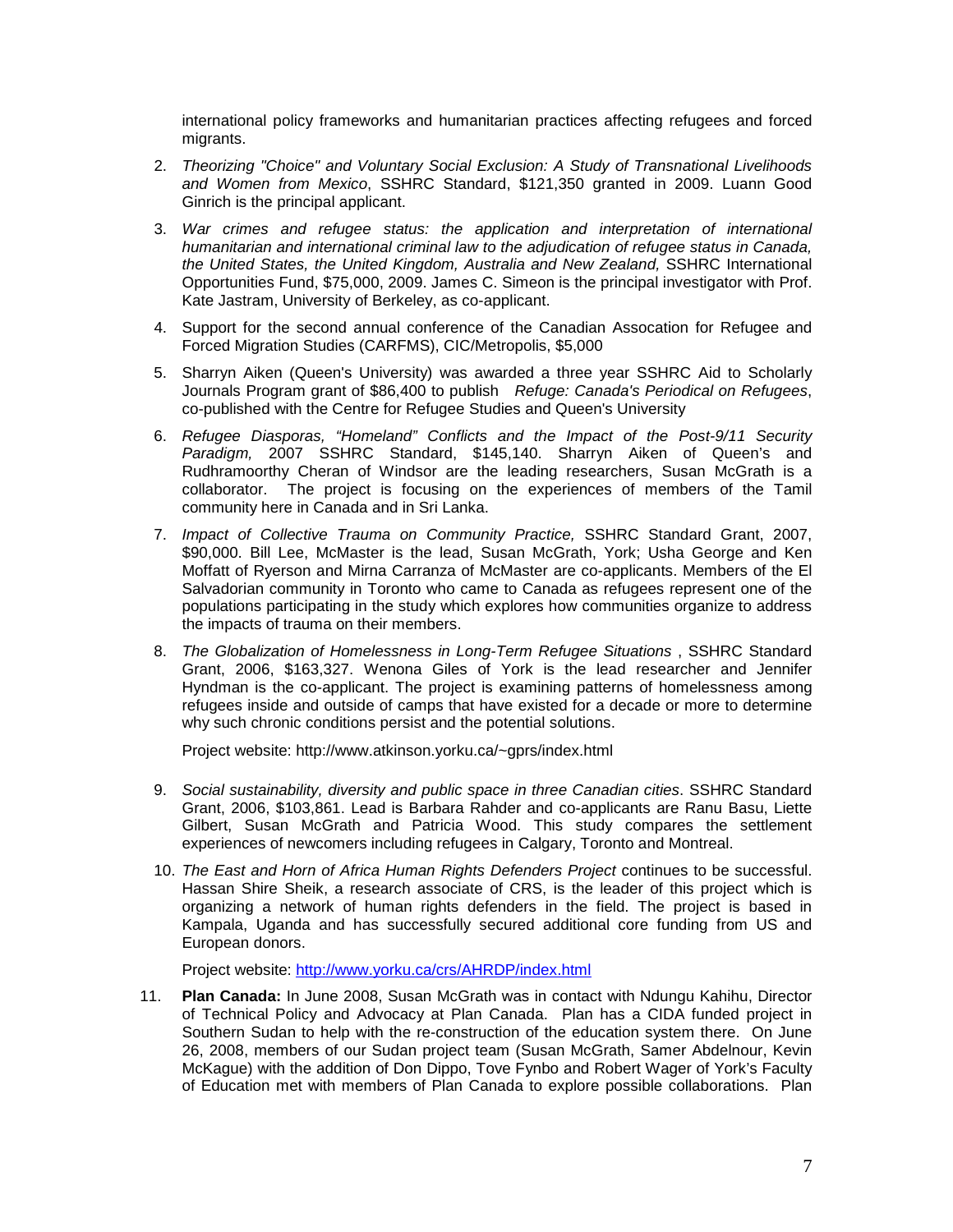was looking for Canadian institutional support and input for its project. There was agreement that we had shared interests.

With funding provided by Plan, a doctoral student at the University of Western Ontario Odwa Atari went to Southern Sudan in March 2009 to conduct a needs assessment on educational and technical programs and the barriers to implementation. The final report will be published by CRS and Plan Canada. Members of the Sudan project (Samer Abdelnour, Odwa Atari, Kevin McKague and Susan McGrath) travelled to Ottawa on May 1 and presented the findings of the needs assessment to members of CIDA and met with the CIDA Sudan team.

A Memorandum of Understanding has been struck between CRS and Plan Canada. Currently, this appears to be the main vehicle for achieving our objectives in Southern Sudan. CRS remains committed to working in Sudan and will continue to pursue opportunities to do so. The York Incentive Grant for \$5000 secured by Susan McGrath in 2007 has been crucial in sustaining our capacity and momentum.

#### **Research Workshops and Conferences**

- 1. *Canadian Association for Refugee and Forced Migration Studies Conference: Forced Migration and Shifting Borders*. The Centre for Refugee Studies continued to support the development of the Canadian Association for Refugee and Forced Migration Studies. The second annual conference was held at the University of Ottawa, June 1-2, 2009. The conference brought together academics, activists, NGOs, policy makers, government representatives, and forced migrants themselves from a wide array of disciplinary and regional backgrounds in order to discuss diverse issues related to forced migration within and across borders. Participants from a range of perspectives were invited to engage in a series of interdisciplinary dialogues in order to explore, debate and understand the varied aspects of forced migration. The conference featured keynote and plenary speeches from leading figures in the field while panels explored a number of sub-themes and important issues outlined below. Individual papers and organized panels were structured around three broad sub-themes: 1. Forced Migration, Global Politics and the International Arena; 2. Settlement, Security and Social Justice 3. Interdisciplinary Approaches to Forced Migration Research
- 2. Annual CRS Graduate Students Conference: "Documenting the Undocumented: Redefining Refugee Status", April 16-17, 2009. Due to the CUPE strike at York University, not only was planning the conference a challenge but also maximizing attendance was difficult even though it was the first time the Annual Conference had this much attendance. In attendance were York students, faculty and staff, as well as members of the community at large. Apart from hosting some 37 speakers from across Canada, the United States, Jordan, India, and Sweden; we were very lucky to have Mr. Francisco Rico-Martinez, Co-director of FCJ Refugee Centre, and Dr. Laura Westra, Professor Emerita (Philosophy), University of Windsor as keynote speakers. As many as twenty (20) dedicated volunteers (students, non-students, and alumni) came together to make the conference an enriching experience. In all, 142 individuals registered for the conference.

#### **Recently Completed Research Projects**

1. *Advancing Democracy in the Horn of Africa (ADHA)*, 2008, IDRC \$26,600. Dr. Mohamed Fadal is the lead researcher. The goal of this project is to carry out a multi-stakeholder dialogue and learning process, with the aim of defining what sort of research and training institutions are needed to support democratic governance and processes in Somaliland and by extension, in the Horn of Africa. ADHA is hosted in Somaliland by the Social Research and Development Institute (SORADI).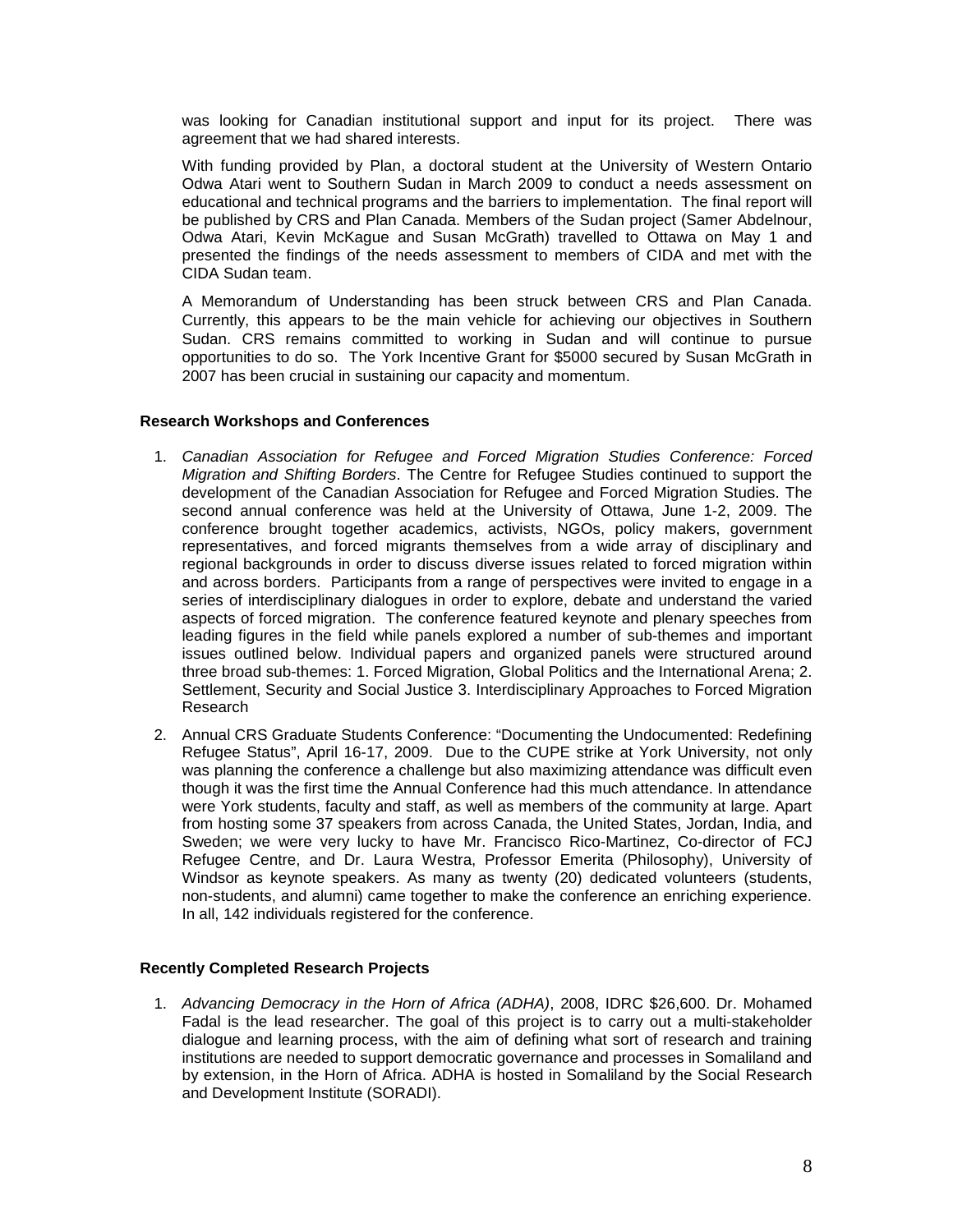**2.** *International Medical Regulatory Research Consortium*, funded by the World Health Organization, 2008, \$57,230. Howard Adelman is a leading researcher on this project to inaugurate an international research consortium on medical (and eventually all health professional) governance. The project has moved to York's Faculty of Health.

## **Research Proposals**

The following are new initiatives which have been submitted for funding and/or are being revised or developed for future submission (2008-2009).

- 1. SSHRC Standard Research proposal on the settlement needs of Hungarian Roma in Toronto. Gerald Kernerman was the principal applicant. Project not funded.
- 2. SSHRC Standard Research proposal on the impact of local public transportation on refugees was developed by Pablo Bose of the University of Vermont and a CRS Scholar but was not funded. He was not allowed to submit it by SSHRC because of eligibility.
- 3. The multi-year proposal *Gender equitable enterprise for post-conflict reconstruction*  submitted to the Association of Universities and Colleges of Canada 2007 Building on Success program was not funded by AUCC but was forwarded by them to CIDA's bilateral program with a recommendation for funding. The proposal was submitted in collaboration with the Ahfad University for Women in Sudan; Susan McGrath has the lead. In April, 2008, CIDA indicated that they would not be funding the initiative. The focus of this initiative is now on the collaboration with Plan Canada whose education project in Southern Sudan is funded by CIDA..

## **Publications**

#### *Refuge*

The journal is a CRS publication with Professor Sharryn Aiken of Queen's University as the editor-in-chief and Martin Jones as managing editor. The journal is in the first year of a new SSHRC grant and additional revenues are generated by subscription sales and royalties. Readership has increased as a result of a partnership with the Canadian Association for Refugee and Forced Migration Studies (CARFMS) as well as the CRS Summer Course where members and participants receive a subscription at a reduced rate.

*Refuge* **Online** – with support from Scott Library, CRS has put *Refuge* online through OJS (Open Journal System). All issues (going back to 1981) have been scanned and uploaded to the OJS site where they are open access and text searchable.

#### **Selected CRS Faculty Publications**

Adelman, Howard (2008) Protracted Displacement in Asia: No Place to Call Home, London: Ashgate.

Adelman, Howard (2008) "Protracted Displacement," in Howard Adelman, ed. 2008, *Protracted Displacement in Asia: No Place to Call Home,* London: Ashgate, 43-82

Adelman, Howard (2008) "The Refugee and IDP Problem in Iraq," in Howard Adelman, ed. 2008, *Protracted Displacement in Asia: No Place to Call Home,* London: Ashgate, 306-348.

Adelman, Howard (2008) "Sovereignty in the Twenty-First Century: Security, Immigration and Refugees," Ch. 8 in Trudy Jacobsen, Charles Sampford and Ramesh Thakur (eds.) *Reenvisioning Sovereignty: The End of Westphalia?* Aldershot: Ashgate, 129-150.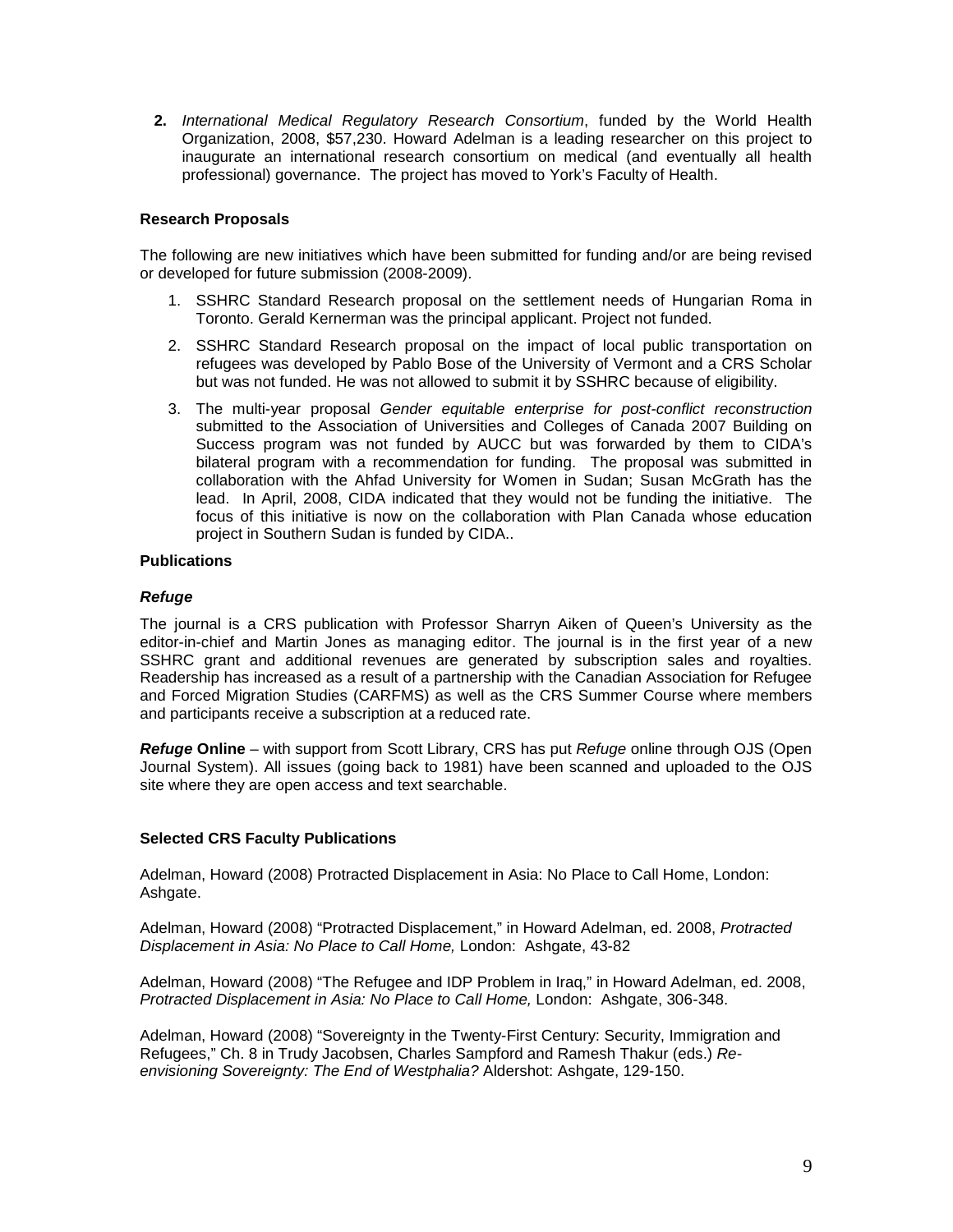Adelman, Howard (2008) "Blaming the United Nations," in Toni Erskine, ed. *Duty, Blame and Punishment.*

Adelman, Howard (2008) "Refugee Return: By Right and/or by Law," in Dan Avnon (ed.) *Jews, Palestinians and the Modern (Israeli) State*, Jerusalem: Judah Magnes Press, ch. 3, 57-86.

Adelman, Howard (2008) "Theories of Genocide: The Case of Rwanda," in Victoria M. Esses and Richard A. Vernon, eds., *Explaining the Breakdown in Ethnic Relations*. Malden, MA: Blackwell Publishing, Ch. 9.

Adelman, Howard (2008) "Canada's Balancing Act: Protecting Human Rights and Countering Terrorist Threats", in Alison Brysk and Gershon Shafir, ed., *National Insecurity and Human Rights: Democracies Debate Counterterrorism*, Berkeley and Los Angeles: University of California Press, 137-156.

Adelman, Howard (2009) "Rehabilitating the United Nations," 'Toni Erskine, ed., special issue of the journal *Ethics & International Affairs* on "Responding to Delinquent Institutions: Blame, Punishment and Rehabilitation.

Adelman, Howard (2008) "Martin Shaw: What is Genocide?" *The International History Review* xxx:4, December, 939-942.

Adelman, Howard (2008) "Protracted Refugee Situations and the Right of Return," *Metropolis World Bulletin: Migration and International Protection* 8, October 2008, 16-19.

Adelman, Howard (2008) "What is Genocide?" Review Essay, *International History Review* XXX(3), September, 199-203.

Adelman, Howard (2008) "Blaming the United Nations," *Journal of International Political Theory,*  IV:1, 9-33.

Agnew, Vijay. Racialized Migrant Women in Canada: Essays on Health Violence and Equity. University of Toronto Press, 2009.

Clark-Kazak, Christina. 2009. Representing Refugees in the Life Cycle: A Social Age Analysis of United Nations High Commissioner for Refugees Annual Appeals and Reports, 1999-2008. *Journal of Refugee Studies.*

Clark-Kazak, Christina. 2009. The Politics of Protection: Aid, Human Rights Discourse and Power Relations. *Disasters.*

Giles, W. (2009) "Refugees as a Surplus Labour Force: Globalization and the Politics of Redistribution in Long-Term Refugee Situations" In Pauline Barber and Winnie Lem (eds) Mobility, Mobilization, Migration: Class and Contention in a World in Motion. Oxford: Berghahn Press

Giles, W. (2009 – forthcoming). "Women Forced to Flee: Refugees and Internally Displaced Persons" In Laura Sjoberg and Carol Cohn (Eds), Women and Wars

Hyndman, J. and W. Giles (2009 – forthcoming). "Waiting for What? The Feminization of Refugees in Protracted Situations. Gender, Place and Culture.

Giles, W. (2008). "The Gender Relations of Home, Security and Transversal Feminism". In Hajdukowski-Ahmed, Khanlou, Moussa, Helene (Eds). Not Born a Refugee Woman. Oxford: Berghahn Press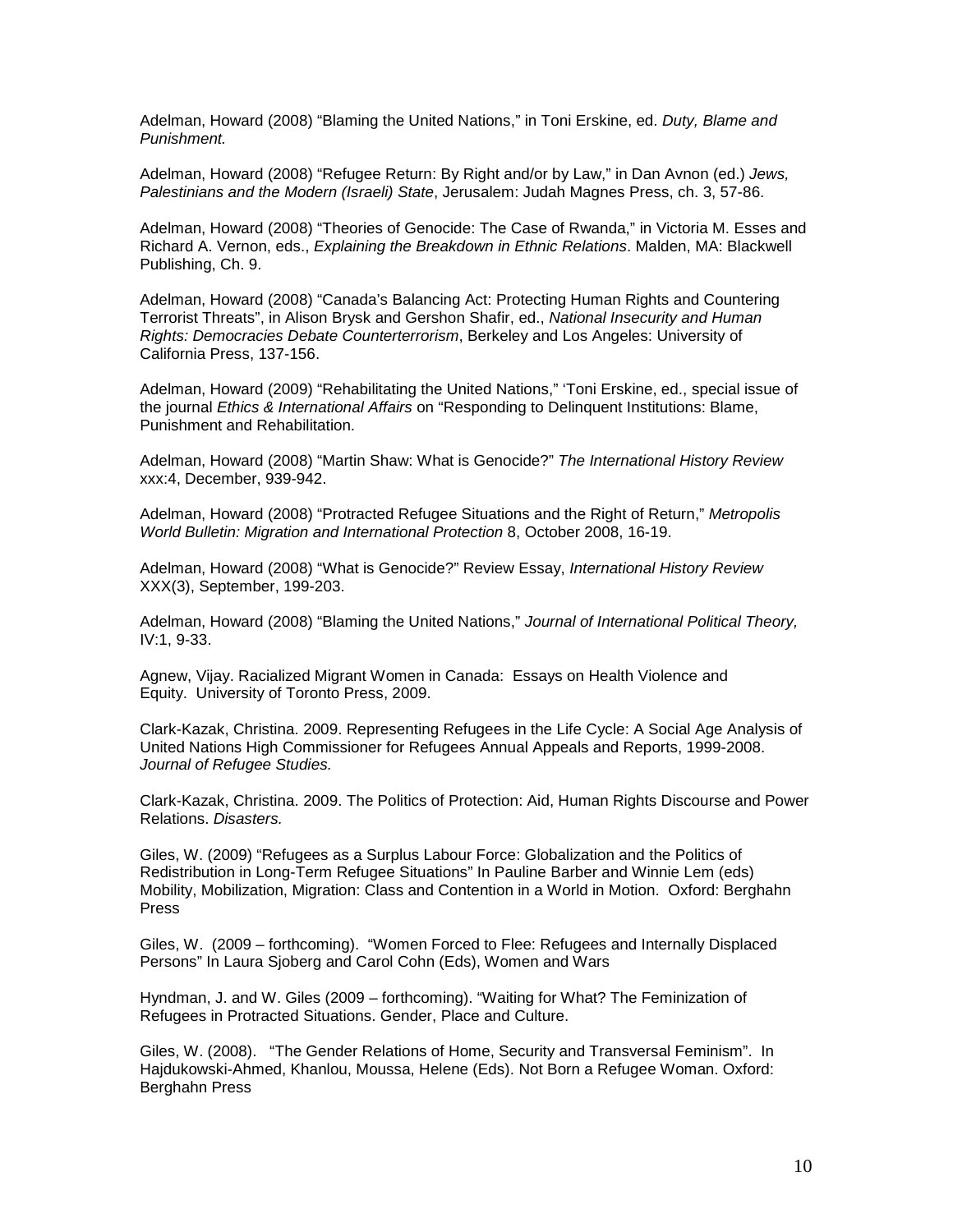Giles, W. (2008). Reflections on the Women in Conflict Zones Network: Lessons from the Past and Forward-looking Possibilities. International Feminist Journal of Politics. Vol. 10. No. 1: 102- 112

Lovejoy, Paul, 2008 "Transatlantic Transformations: The Origins and Identities of Africans in the Americas," in Boubacar Barry, Livio Sansone, and Elisée Soumonni, eds., Africa, Brazil, and the Construction of Trans-Atlantic Black Identities (Trenton, NJ: Africa World Press)

Lovejoy, Paul, 2008 "Narratives of Trans-Atlantic Slavery: The Lives of Two Muslims, Muhammad Kabā Saghanaghu and Mahommah Gardo Baquaqua," in Naana Opoku-Agyemang, Paul E. Lovejoy, and David Trotman, eds), Africa and Trans-Atlantic Memories: Literary and Aesthetic Manifestations of Diaspora and History (Trenton NJ: Africa World Press).

Lovejoy, Paul, 2008 "Los niños de Atlántico," in Rina Cáceres Gómez, ed., Del olvido a la memoria: África en tiempos de la esclavitud (San José: UNESCO, 2008), 47-54

Lovejoy, Paul, 2008 "Las ambiciones imperiales británicas en la Costa de la Mosquitia y la abolición de la esclavitud indígena, 1773-1781," in Rina Cáceres and Paul E. Lovejoy, eds. Haití – Revolución y emancipación (San José: Editorial Universidad de Costa Rica)

Lovejoy, Paul, 2009 "The Autobiography of Oluadah Equiano, the African, and the Life of Gustavus Vassa, Reconsidered," in Ana Lucia Araujo, Mariana Pinho Cândido and Paul E. Lovejoy, eds., Crossing Memories in the African Diaspora (Trenton, NJ: Africa World Press)

Lovejoy, Paul, 2009 "The Slave Trade as Enforced Migration in the Central Sudan," in Claudia Haake and Richard Bessel, eds., The Forced Removal of Populations,

Lovejoy, Paul, 2009 "Scarification and the Loss of History in the African Diaspora," in Andrew Apter and Lauren Derry, eds., Activating the Past Historical Memory in the Black Atlantic (Newcastle: Cambridge Scholarly Publishing)

Lovejoy, Paul, 2009 "Extending the Frontiers of Transatlantic Slavery, Partially," Journal of Interdisciplinary Studies, 11:1, 57-70

Maas, Willem. 2009 "Unrespected, Unequal, Hollow?: Contingent Citizenship and Reversible Rights in the European Union," Columbia Journal of European Law, vol.15 no.2, Spring, pp 265- 80.

Maas, Willem, 2008 "Migrants, States, and EU Citizenship's Unfulfilled Promise," Citizenship Studies, vol.12 no.6, December, pp 583-596.

Maas, Willem. 2008 "Another Piece of Europe in your Pocket: The European Health Insurance Card," in David Lyon and Colin Bennett, eds., Playing the Identity Card: Surveillance, Security and Identification in Comparative Perspective (New York: Routledge) pp 268-79.

Rehaag, Sean. "Book Review -- Making People Illegal: What Globalization Means for Migration and Law" (2008) 46 Osgoode Hall Law Journal 871.

Rehaag, Sean. "Troubling Patterns in Canadian Refugee Adjudication" (2008) 39 Ottawa Law Review 335.

Rehaag, Sean. "Patrolling the Borders of Sexual Orientation: Bisexual refugee claims in Canada" (2008) 53 McGill Law Journal 59.

Rehaag, Sean. "Bisexuals Need Not Apply: a comparative appraisal of refugee law and policy in Canada, the United States, and Australia" (2009) 13:2 International Journal of Human Rights 415.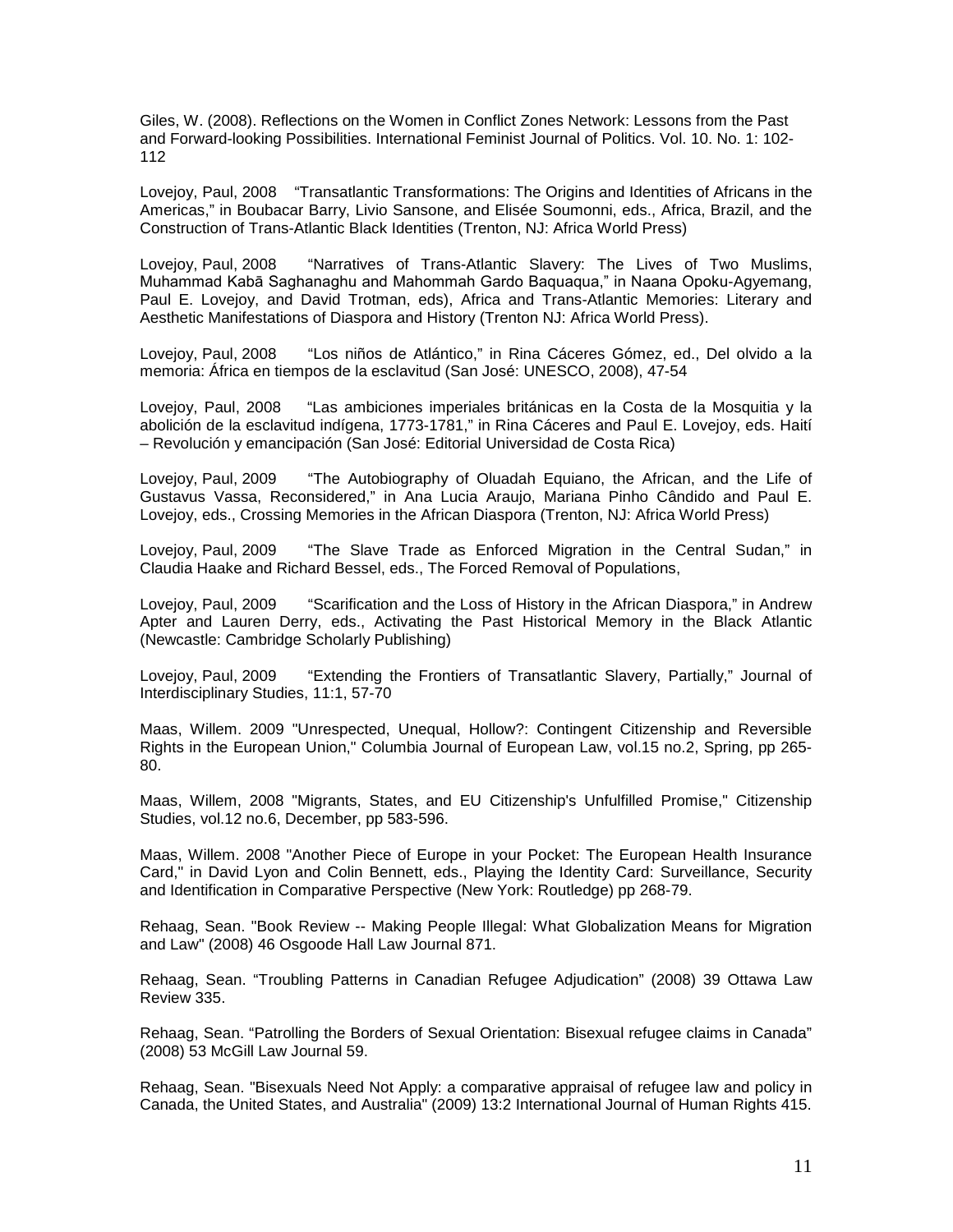Simeon, James. "From Atkinson College and Beyond," in Brenda Spotton Visano, Kristin Taylor (eds.) Room to Grow: Celebrating Atkinson's Living Legacy. Toronto: York University, 2009., pp. 63-66.

Simeon, James. "Working Paper: Charting the Future Course of International Refugee Protection: A Review of the 8th International Association of Refugee Law Judges (IARLJ) World Conference," Posted as unpublished/"grey literature" on the Refugee Research Network website at http://www.refugeeresearch.net/.

Simeon, James. "IARLJ Inter-Conference Working Party Process Coordinator's Report" 8th IARLJ World Conference, Cape Town, South Africa, January 28th-30th, 2009.

Simeon, James. "Exclusion Under Article 1F(a) of the 1951 Convention in Canada," Inaugural Conference of the Canadian Association for Refugee and Forced Migration Studies (CARFMS), York University, June 15-18, 2008. Revised and accepted for publication in International Journal of Refugee Law. Vol. 21, No. 2 (July 2009): 193-217.

Simeon, James. "Research Workshop on Critical Issues in International Refugee Law, May 1-2, 2008, at York University" article submitted to Refuge: Canada's Periodical on Refugees, on the invitation of the editor of this referred journal, Professor Sharryn J. Aiken. (forthcoming in Vol. 25, No. 2, pp. 202-211.)

Simeon, James. Editor, Forced Migration and the Advancement of International Protection, 7th World Conference, Mexico City, Mexico, November 5-9, 2006, International Association of Refugee Law Judges (IARLJ), Haarlem, The Netherlands, MultiCopy Haarlem, 2008.

#### **CRS "Brown Bag" Seminar Series**

Sept. 24th, Michael Creal and Jack Costello, *The Nature and Significance of the Sanctuary Movement*

Oct. 8th, Abbas Azadian and Ezat Mossalanejad, *The Trauma of Forced Migration*

Oct. 23rd, James Hathaway, *Reflections on International Refugee Law*

Nov. 19th, Eric Paysuer, *Hungry People: Strategies in Canada to support immigrants from Poland during Solidarnosc*

February 11, James Simeon, *Charting the Future Course of International Refugee Protection: A Review of the 8th International Association of Refugee Law Judges (IARLJ) World Conference*

February 18, Sean Rehaag, *IRB Refugee Adjudication: The Luck of the Draw?*

February 27, Nira Yuval-Davis, *Theatre praxis and the dis/empowering of refugees in London*

April 9, 2009, Jennifer Hyndman, *Refuge or Refusal? The Mysterious Case of PRS*

May 6, 2009, Veronica Fynn, *Internally Displaced Women and Children's Access/Right to Healthcare and Education: Case Scenarios in Africa*

May 7, 2009, Anna Zalik, *Thinking Development Induced Displacement*

**Additional Conferences and workshops attended:** 

**Howard Adelman** 2008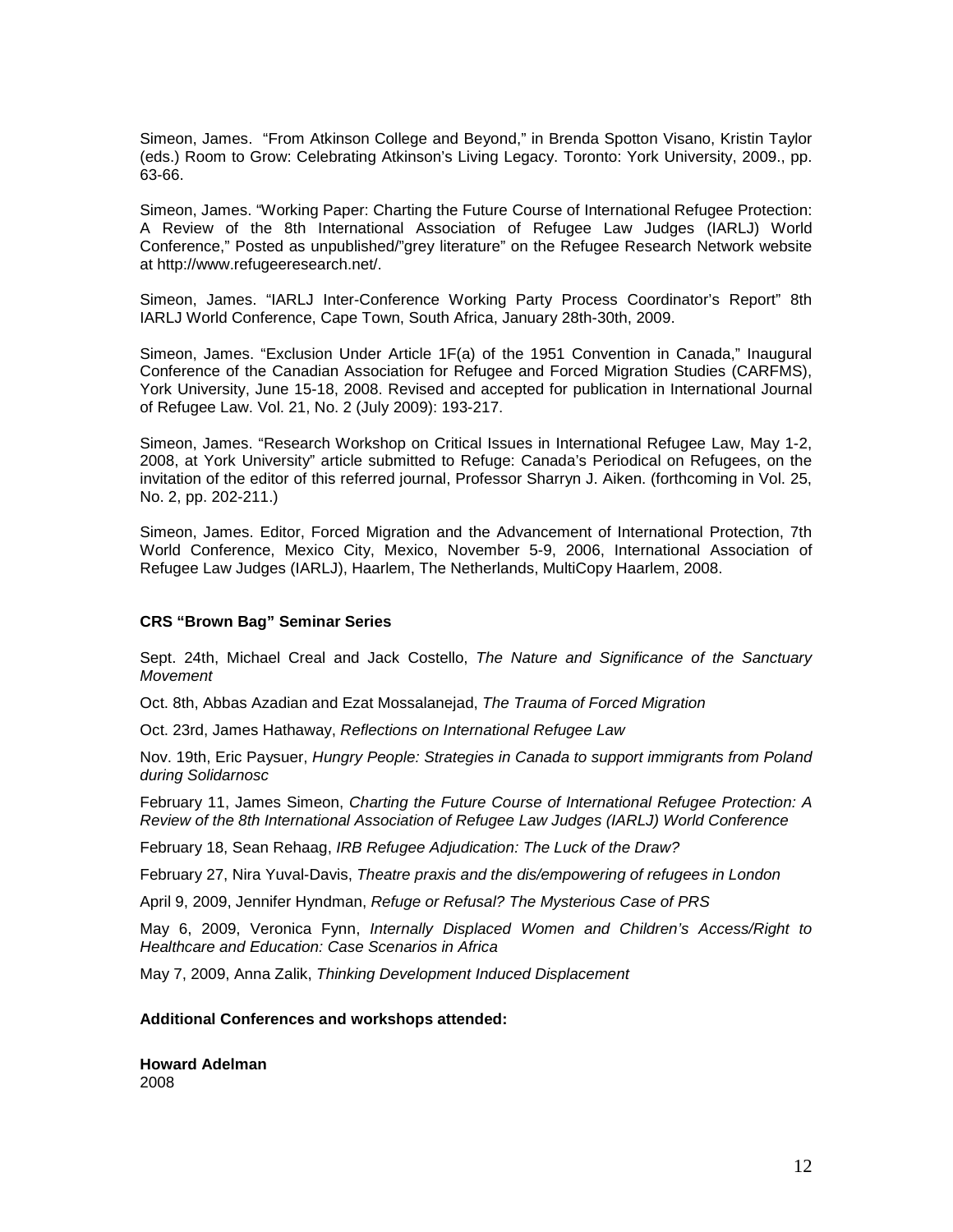September 25 "Afghan Refugees and IDPs," Metropolis, Ottawa.

October 24, "Rights of Return, University of Queensland.

October 30 "That the Responsibility to Protect Must Override National Sovereignty - Negative," Socratic Forum, Canberra, Australia

#### 2009

12 January "Protracted Refugee Situations in South Asia," Roundtable, Carleton University, Ottawa.

15 February "Intent: Ius in Bello Norms in Just War Theory," International Studies Association, New York.

16 February "Refugees and Conflict," International Studies Association, New York

26 March "Monoculturalism, Multiculturalism and Interculturalism: France, Canada and Québec," International Conference: Does discrimination shape identity? Politics and minorities in the English speaking area and in France: Rhetoric and reality?" University Paris 13, France.

30 March "Trust and Transparency: The Need for Early Warning," Symposium Future of Financial Regulation, University of Glasgow.

1 April "Displaced Persons, Refugees and Return in Europe after WWII," Coming home? Conflict and return migration in twentieth–century, University of Southampton, 1-3 April.

15 April "Trust and Transparency: The Need for Early Warning," Ethics and Financial Crisis Workshop, Canadian Business Ethics Research Network, University of Toronto.

8 May "Death, Interpretation and Prophecy," Afghanistan and Canadian Public Policy, Centre for Public Theology, Huron University College, University of Western Ontario.

29 May "Ethics of War in the Context of Violence: the Gaza Experience," An International Conference on Research with the Disadvantaged in Times of War and Peace," Montreal.

2 June "Mending and Tearing Down Walls," Canadian Association for Refugee and Forced Migration Studies (CARFMS) University of Ottawa, "Forced Migration and Shifting Borders," 1-3 June 2009.

7 June "Zionism, the Diaspora and Israel," Jewish Values and Israeli National Interests: Are They Compatible, ARZA Workshop, Toronto.

9 June "Protracted Refugee Situations: the Crisis in Iraq," Summer Course on Refugee and Forced Migration Issues, Centre for Refugee Studies, York University, 6-14 June 2009.

#### **Christina Clark-Kazac**

Clark-Kazak, Christina. 2009. Towards a Working Definition and Application of 'Social Age' in Development Studies. Canadian Association for Development Studies. 28 May 2009, Ottawa.

Clark-Kazak, Christina. 2009. The Politics and Practice of 'Child Protection' in Kyaka II Refugee Settlement. Canadian Association for Refugee and Forced Migration Studies. 1 June 2009, Ottawa.

#### **Wenona Giles**

2009 Livelihood in States of Exception: Long-Term Afghan and Somali Refugees. Canadian Anthropology Society Meetings (CASCA). May 13-16<sup>th</sup>, 2009. U.B.C., Vancouver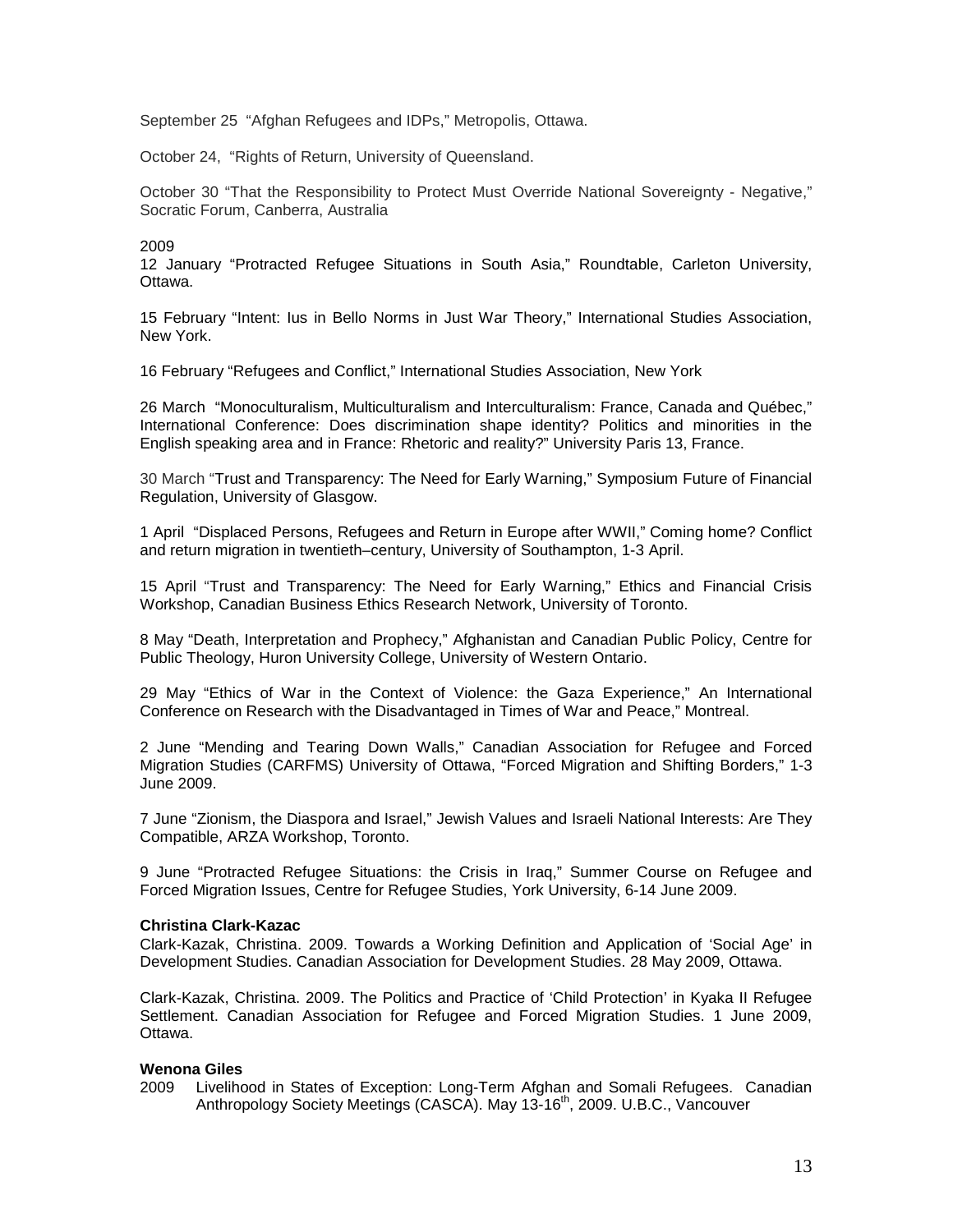- 2009. "Feminism and Humanitarianism Strange Bedfellows? The Gender Relations of Flight and Long Term Exile: Somali and Afghan Women", International Association for Studies in Forced Migration (IASFM). June  $28^{th}$ - July  $2^{nd}$ , 2009. University of Nicosia, Cyprus.
- 2008 UNHCR Dialogue on Protection Challenges. Discussant. December 10-11<sup>th</sup>, 2008. Geneva.
- 2008 "Reflections on the Women in Conflict Zones Network: Lessons from the Past and Forward-Looking Possibilities" Women in Conflict Zones Network Conference (Coorganizer). Revisioning and Reimagining the Future May  $15<sup>th</sup> - 18<sup>th</sup>$ , 2008, Inter University Centre, Dubrovnik, Croatia.
- 2008 Paper (Review of book) presented at book launch for *Developments' Displacements: Ecologies, Economies and Cultures at Risk* by Peter Vandergeest, Pablo Idahosa and Pablo Bose. Founders College, York University, January 31<sup>st</sup>, 2008.
- 2008 "A closer look at the hazards and pitfalls of political-humanitarian approaches" Paper by Wenona Giles (York University) and Jennifer Hyndman (Syracuse University and Simon Fraser University). International Association for Studies on Forced Migration. Cairo, January 6-10, 2008.
- 2008 Discussant for Panel: "Opportunities, Constraints and Challenges of Doing Ethnographic Research in Militarized Conflict Zones and Refugee Camps" for *Canadian Anthropology Society (CASCA) Meetings. Carleton University, Ottawa, May 9<sup>th</sup> – 11th, 2008.*
- 2008 Principal Organizer of the inaugural conference of the Canadian Association for Refugee and Forced Migration Studies (CARFMS) - Refugees and the Insecure Nation: Managing Forced Migration in Canada. June 15th – 18th, York University. Paper: "Feminist Approaches to the Gender Relations of Displacement – A Canadian Perspective".
- 2008 Principal Organizer and one of the Discussants of the first Centre for Refugee Studies Annual Adelman Lecture. York University. April 10<sup>th</sup>, 2008.

#### **Paul Lovejoy**

"The Memorialization of Slavery and the Slave Trade in Freedom Narratives," Early Modern History Workshop, University of Minnesota, February 27, 2009

"Indigenous Interpretations of History in West Africa before 1800," William A. Brown Memorial Lecture on Islam in West Africa, University of Wisconsin, March 12, 2009

"Debt and Slavery: the History of a Process of Enslavement," Indian Ocean World Centre, McGill University, May 7-9, 2009

"Tales of Slavery: Narratives of Slavery, the Slave Trade and Enslavement in Africa," University of Toronto, Toronto, May 20-23, 2009

"L'impact de l'abolition de la traite par la Grande-Bretagne sur les discours nationaux en France, aux Etats-Unis, au Danemark, en Espagne, au Portugal et aux Pays-Bas," Paris – June 11-13, 2009

Colloque International Lancement du Programme EURSCL (7e PCRD), < Les silences nationaux sur les exclavages et les traits et leurs heritages contemporains sur la question des migrations > Université des Antilles et de la Guyane, Fort de France, Martinique, March 21, 2008

« Festival on Memories of Slavery – Documenting the Heritage of the Slave Trade through Video - Patrimoine et mémoire de l'esclavage et de la traite. Festival de la vidéo de recherche » The First Annual Research Video Festival, Nat Taylor Cinema, York University, April 28, 2008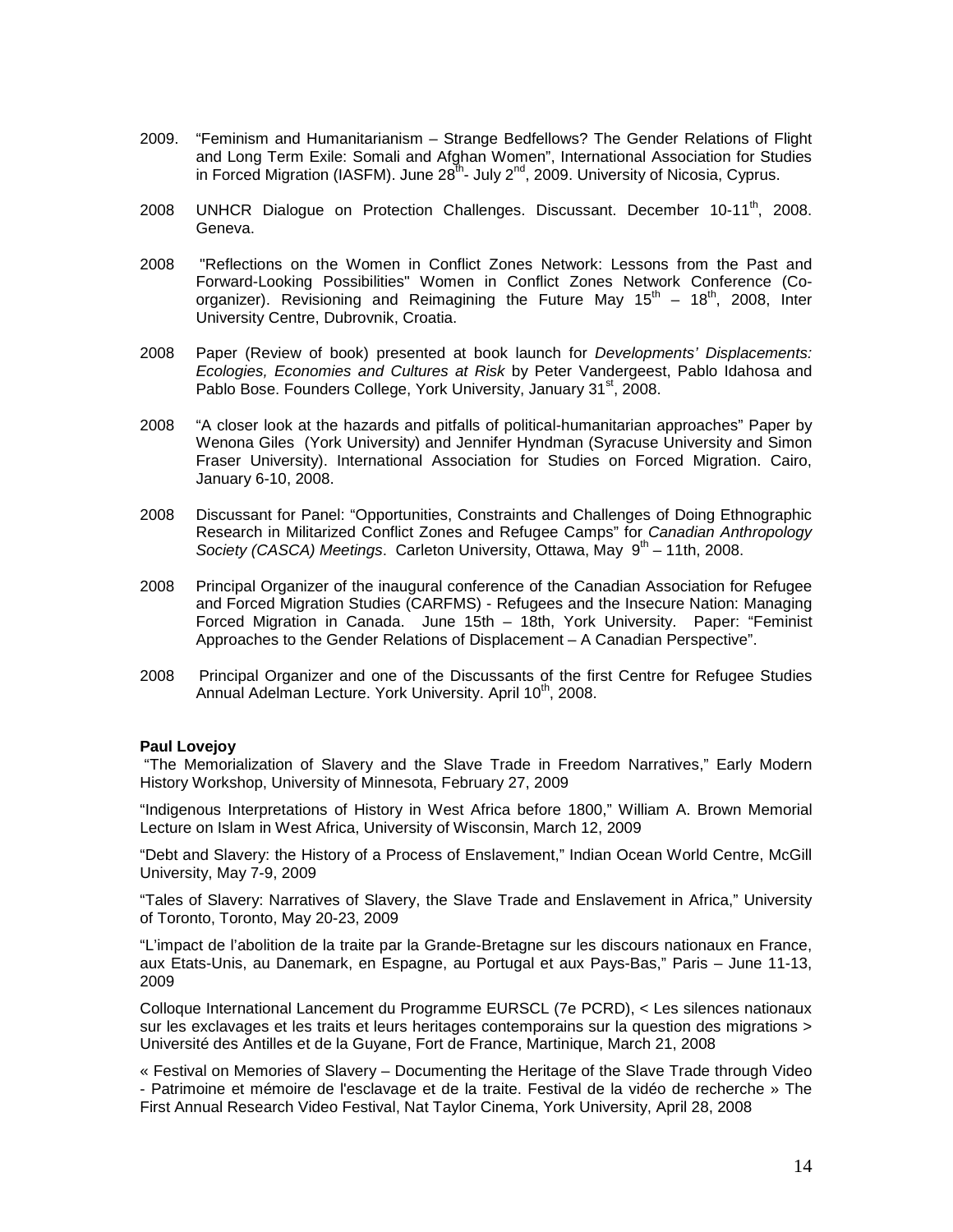Conference on "Diáspora, nación y diferencia. Poblaciones de origen africano en México y Centroamérica," Xalapa, Veracruz, México, June 10-13, 2008

Institut d'été/d'hivernage , « Blacks or Negroes », « Africans or Hyphenated Afro's », « Slave descendants or Immigrants » Deconstructing the categories of designation and questioning the representations of identity in the past and present," Institut Interdisciplinaire Virtuel des Hautes Études sur les Esclavages et les Traites - Virtual Institute of Interdisciplinary Studies of Slavery and the Slave Trade, Aix-en-Provence, August 23-29, 2008

"Empire, Slave Trade and Slavery: Rebuilding Civil Society in Sierra Leone Past and Present," Wilberforce Institute (WISE), University of Hull, September 26-28, 2008; organized in collaboration with the Tubman Institute

"Esclavitud, ciudadanía y memoria: Puertos Menores en el Caribe y el Atlántico," Simposio Internacional, San Fernando de Omoa, Honduras, November 13-16, 2008, co-sponsored by La Secretaria de Cultura, Artes y Deportes, Instituto Hondureño de Antropología e Historia, and Tubman Institute

"Scarification and the Loss of History in the African Diaspora," Lecture, Department of History, University of Pittsburgh, February 5-6, 2008

"Memoralizing Slavery and the Slave Trade in 'Freedom Narratives'," Department of History, Brock University, March 7, 2008

Panel Discussion, "This Ambiguous Anniversary," Conference on "Ending the International Slave Trade: A Bicentenary Inquiry," College of Charleston, March 26-29, 2008

"British Imperial Ambitions on the Mosquito Shore in the eighteenth century and the Abolition of 'Indian' Slavery," Conference on "Diáspora, nación y diferencia. Poblaciones de origen africano en México y Centroamérica," Xalapa, Veracruz, México, June 10-13, 2008

"Economic Systems along the Trade Route," Conference on "Slave Routes: Resistance, Abolition, and Creative Process," New York University, October 9-12, 2008

"The Legacies of Slavery for Africa and America," University of British Columbia, October 29-30, 2008

**Willem Maas** gave papers at the following institutions: Jean Monnet Centre, Universität Osnabrück, Germany; Canadian Political Science Association, Carleton University; European Union Studies Association, Los Angeles; The Boundaries of Europe workshop, New York University; Policing Immigrant Communities workshop, Centre of Criminology, University of Toronto; Immigration and Integration Policies in a System of Multi-Level Governance workshop, University of Victoria; Western Political Science Association, Vancouver; International Studies Association, New York; Ethnicity and Democratic Governance speaker series, Queen's University; European Community Studies Association Canada, Edmonton; Council for European Studies, Chicago; American Political Science Association, Boston; Yale-Hopkins Summer Seminar, Yale University.

#### **Susan McGrath, Wenona Giles, Paula Popovici, Michele Millard, Evan Leibovitch**

Group presentation on the Refugee Research Network – CARFMS09, Ottawa, June 1-2 2009

#### **Susan McGrath, Wenona Giles, Paula Popovici, Michele Millard**

Group presentation on the Refugee Research Network – IASFM12, Cyprus, June 28-July 2 2009

#### **Susan McGrath**

McGrath, S., A. Reda, M.Tha Lah, F. Birjandian & P. Wood. Creating Socially Sustainable Communities for Refugees: Learning from the Karen. 11<sup>th</sup> National Metropolis Conference, Calgary AB, March 19-22, 2009.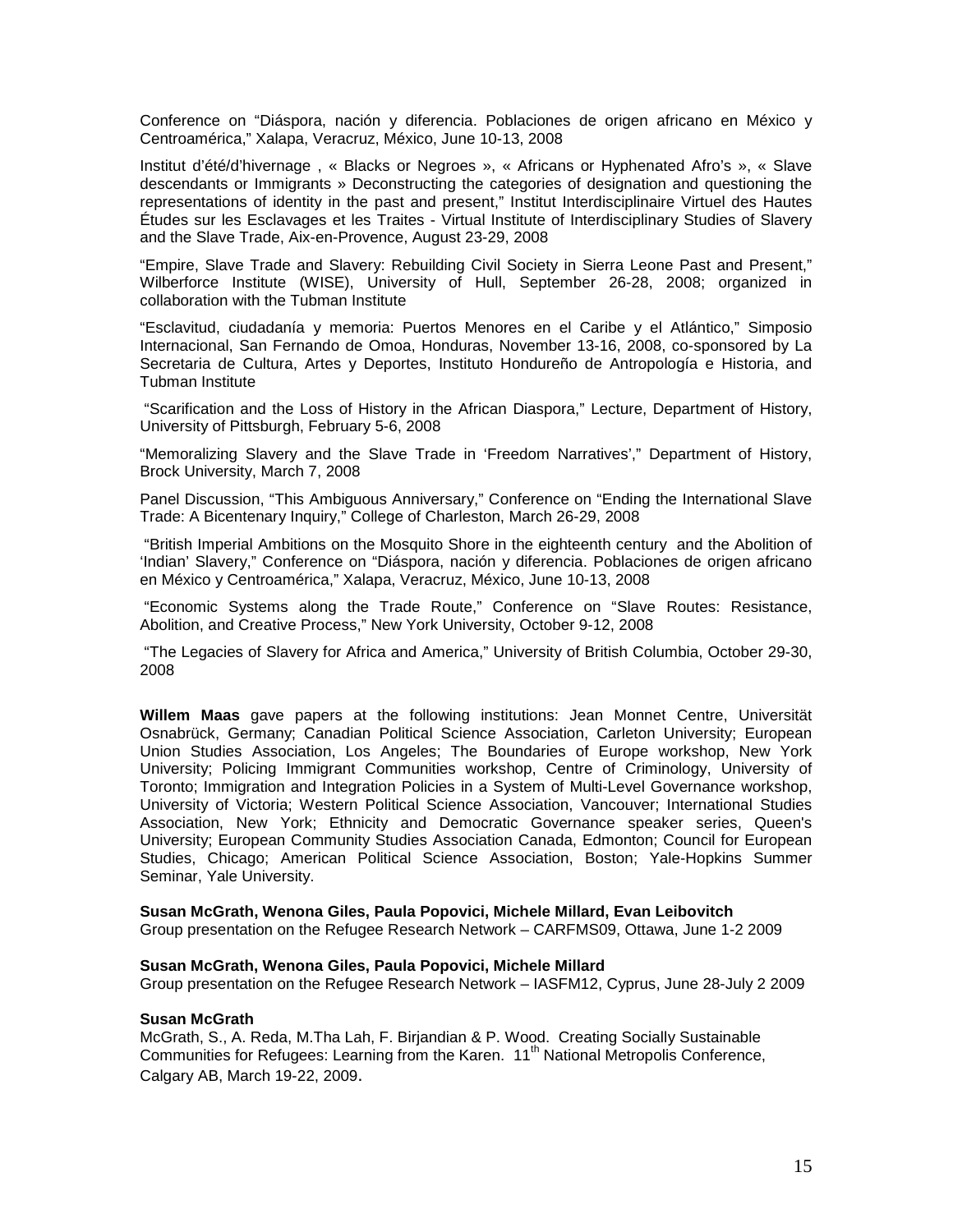#### **James Simeon**

"A Comparative Analysis of the Response of the UNHCR and States to Rapidly Fluctuating Asylum Applications: Lessons and Best Practices for RSD Design and Administration," 12th International Conference of the International Association for the Study of Forced Migration (IASFM), University of Nicosia, Cyprus, June 28th to July 2nd, 2009.

"Charting the Future Course of International Refugee Protection: A Review of the 8th International Association of Refugee Law Judges (IARLJ) World Conference," Centre for Refugee Studies, Seminar Series and McLaughlin College Luncheon Talks, Co-sponsored Event, Wednesday, February 11, 2009, McLaughlin Senior Common Room, 140 McLaughlin College, York University. Posted as a video cast presentation at the McLaughlin College website at http://www.yorku.ca/mclaughlin/past\_events.html.

Chair, Rights Panel – Safe Third Country Agreement Panel Session, Inaugural Conference of the Canadian Association for Refugee and Forced Migration Studies (CARFMS), York University, June 15-18, 2008.

Atkinson Faculty of Liberal and Professional Studies, Engaging Research Celebration, Part 8, Assessing International Refugee Law, April 28, 2008,<br>http://www.yorku.ca/akevents/flash/research/index.html. See also YFile, "Event Celebrates http://www.yorku.ca/akevents/flash/research/index.html. Atkinson Researchers," May 29, 2008, http://www.yorku.ca/yfile/archive/index.asp?Article=10574.

## **CRS Certificate and Diploma Programs**

CRS welcomed 40 new students in its Certificate and Diploma Programs – 29 Certificate and 11 Diploma students. While the recent CUPE 3903 strike at York University was long and difficult, the enrolment numbers were primarily due to the efforts of Profs. Wenona Giles, Mohammed Hassan and work study student Charly Soza in doing outreach to raise the profile of the programs. With students who enrolled prior to 2008 and who are still active in the programs, CRS has a total of 142 students.

Certificate students take 18 credits plus one of the core courses while Diploma students take 6 credits in the field of refugee studies. These students attend a minimum of 8 CRS "brown bag" seminars, do 15 hours (Certificate) and 30 hours (Diploma) of volunteer work and write their final paper on a topic related to the field of refugee studies and forced migration.

## **CRS Summer Course**

The Summer Course on Refugee Issues is an internationally acclaimed eight-day course for academics and field-based practitioners working in the area of forced migration. The course involves a rigorous schedule of lectures, panel discussions, and a simulation exercise and draws on academics and field-based experts for its faculty. At the same time, it serves as a hub for researchers, students, service providers and policy makers to share information and ideas.

The Summer Course drew a pool of participants from different countries and background. The Centre received 54 applications and only 43 made it to the course. Although a large number of participants were Canadians, the course was also attended by participants from the USA, Sweden, Mozambique, France, Germany, SAR China, Switzerland, South Africa, Zimbabwe Uganda and Kenya. The participants were also from diverse background; York University graduate students, Humber college, NOHA students, and practitioners from; Citizenship and Immigration Canada, Hong Kong Polytechnic University, UNHCR Uganda, Romero House, Mennite Central Committee, Medecins Sans Frontiers (MSF) Switzerland, and Lawyers for Human Rights South Africa. For the past two years the numbers of participants has dropped, and this could be attributed to visa restrictions, the number of institutions offering summer/short courses particularly in the area of forced migration has tremendously increased, and probably the cost of the entire trip to Canada especially for international participants.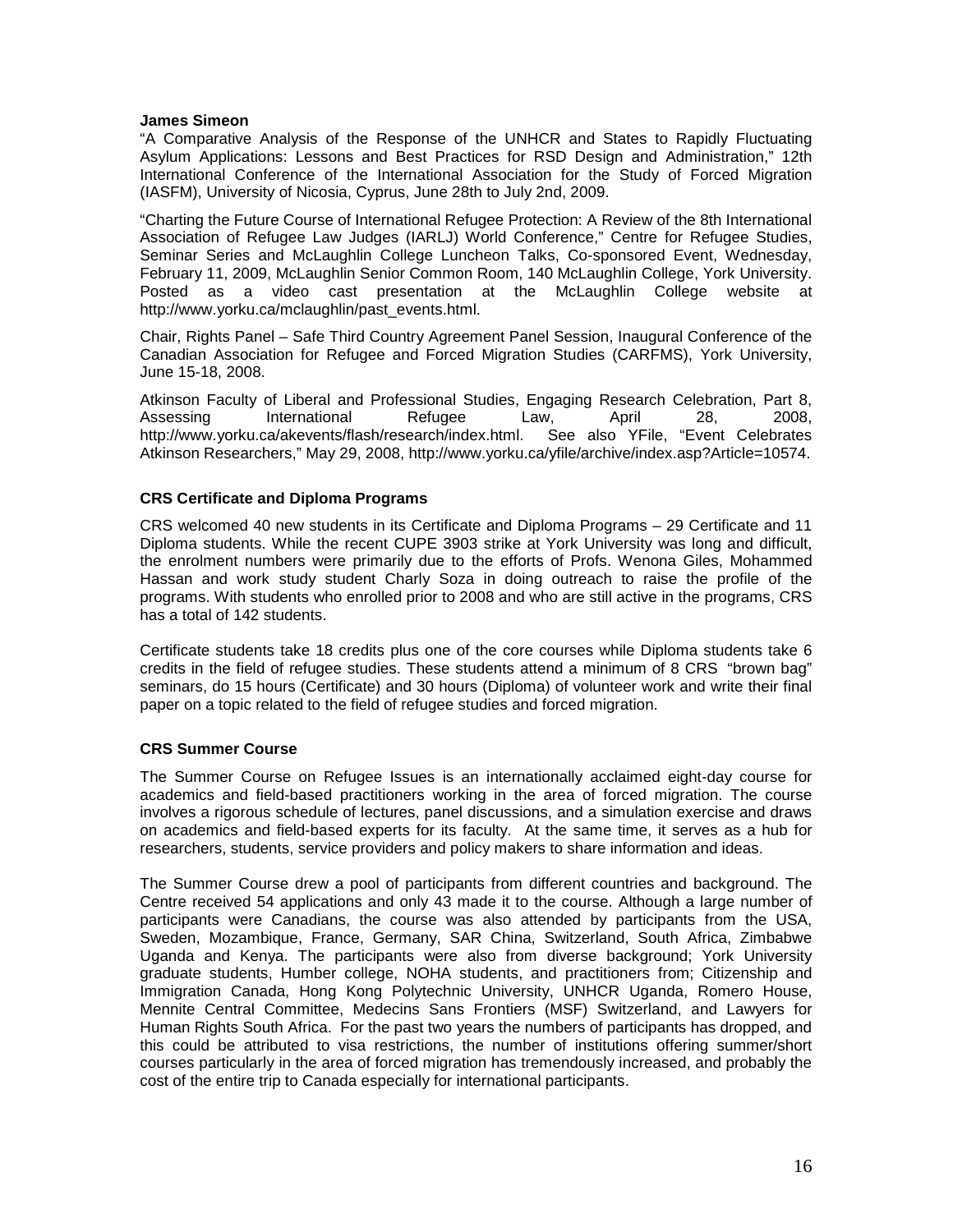The range of topics covered during the Summer Course included; Root causes of forced migration, Refugee status and definition, International human rights, Refugee resettlement, Humanitarian assistance, Gender and forced migration, Internal displacement, Protracted refugees and Canadian refugee determination system. The course was instructed by a range of faculty drawn from the Centre for Refugee Studies and from outside institutions. They include academics and practitioners, namely; York University, Munk Centre for International Studies, University of Toronto, Brooking Institution, USA, Humber College, Syracuse University, DePaul University, Griffith University, Institute of International and Development Studies Geneva, Switzerland and Refugee Lawyer, Jackman and Associates in Toronto, Canadian Centre for Victims of Torture, Federal Department of Citizenship and Immigration, Canada, FCJ Refugee Centre, Toronto, University Health Network, Toronto and COSTI Immigrant Services, Toronto.

#### **Other Initiatives**

**International Association for the Study of Forced Migration (IASFM)** – Susan McGrath continued as President of IASFM. IASFM brings together academics, practitioners and decisionmakers working on forced migration issues. The members of IASFM meet at biennial conferences and share their news through a Newsletter. CRS is an institutional member, has assumed the management of the IASFM website and administers their listserv. IASFM is a member of the Refugee Research Network.

**Toronto School Boards Presentations** – February 12, 2009, Toronto Catholic District School Board with presenters Nergis Canefe, Marcela Duran, Heather Peters (grad student) and Don Dippo.

#### **Continuing Education Certificate in Refugee and Forced Migration Studies**

In partnership with Atkinson's Continuing Education Department and the Canadian Centre for Victims of Torture, the Centre has launched a non-degree certificate program in refugee studies directed to the staff of the settlement sector agencies working with refugees. Dr. Mohammed Hassan, a CRS Scholar, is assisting with this project. This is a professional development program to support workers in the newcomer settlement and healthcare sector, and the shelter system who are working with refugees and forced migrants. This non-degree certificate program consists of one introductory workshop and three 36- hour course for a total of 114 hours. The pedagogy consists of classroom sessions, small group and personal exercises and discussions. The program began on August 23, 2008. Substantial funding support was provided by the Professional Education Training (PET) Project, administered by the Ontario Council of Agencies Serving Immigrants (OCASI) as well as a grant from the Ontario Ministry of Citizenship and Immigration, administered by the Canadian Centre for Victims of Torture. Community response was very enthusiastic and enrolment was high – 34 students. An evaluation conducted by Professor Michaela Hynie of York's Institute for Health Research was most positive. Initiatives are underway to develop an online version of this program, allowing it to be rolled out as a national program in the fall of 2010. A funding proposal lead by Professor Sasha Baglay is expected to be submitted to CIC in early 2010.

#### **5. Measures taken to Promote Equity as Enunciated in the University Academic Plan**

The Centre for Refugee Studies addresses York's commitment to social justice and equity in its mission and its practices. As indicated in the CRS mission statement, we are concerned about people who are displaced within their own countries and across borders for reasons of persecution, expulsion, violence, violation of fundamental human rights and loss of essential human security and livelihood. Our research seeks to further our understanding of the accommodation, protection, and assistance for refugees through asylum, settlement, resettlement and reintegration, but also the prevention of displacement. Our approach is by necessity interdisciplinary, cross-sectoral and global. We work with academics, community researchers, practitioners, policy makers and advocates.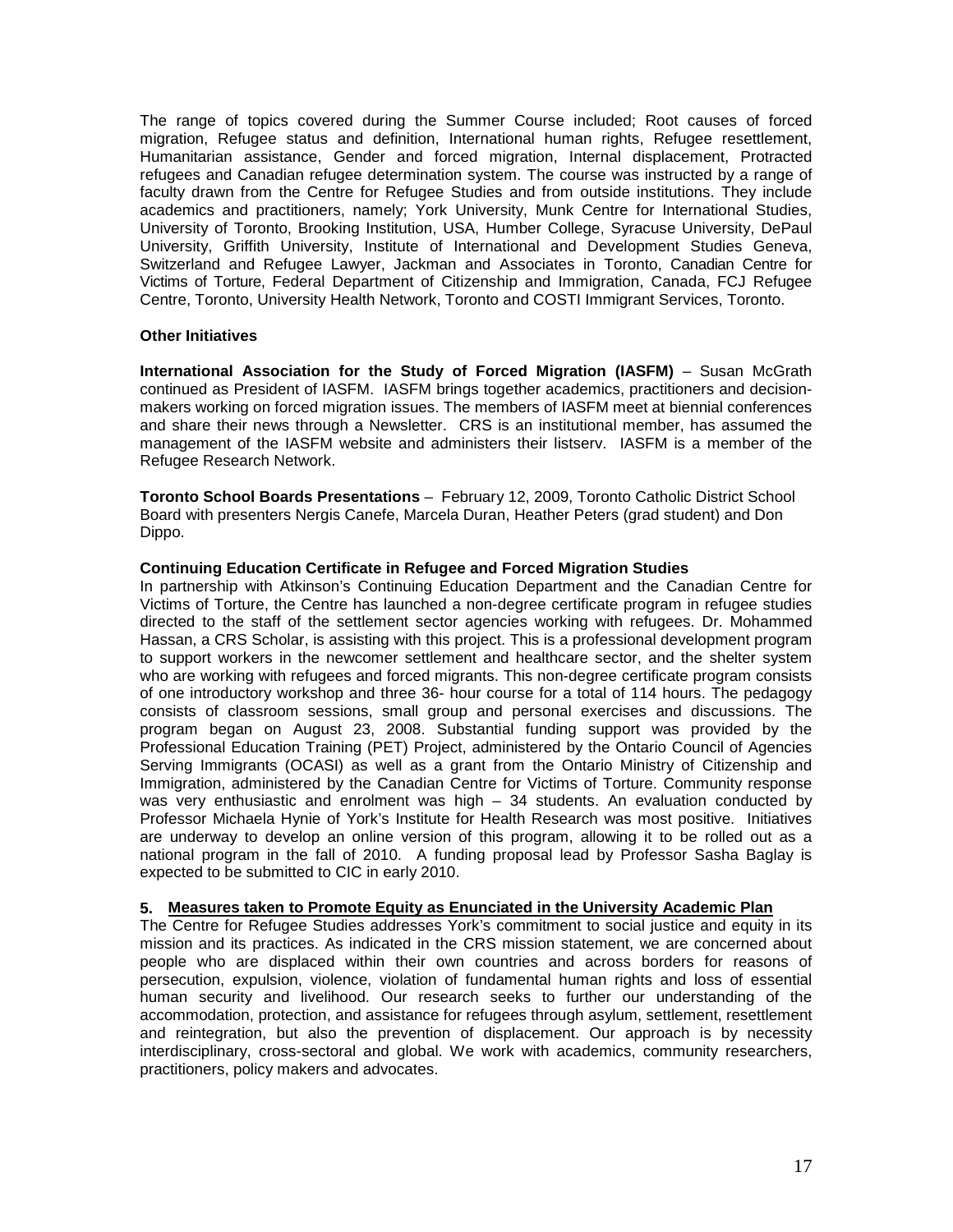The research and educational projects of CRS reflect a commitment to a diversity of perspectives and a range of issues concerned with equity and social justice. Recent projects focus on the settlement experiences of Muslim. Tamil and El Salvadorian refugees in Canada, the needs of the internally displaced in Southern Sudan and in Iran which has housed among the largest number of refugees in the world. The public education programs addressed an extensive number of topics including: human rights, human security, refugee law, and race, gender and social capital.

Members of the Centre and participants of our programs reflect the uniquely dynamic, metropolitan and multi-cultural milieu of York University and the populations affected by forced migration. There is parity between men and women. We particularly try to support students who have experienced forced migration in our hiring of GAs and work study placements. We are committed to providing a work study placement to the refugee student sponsored each year by York's WUSC program – recent students are from the Congo, Burma and Malawi. CRS seeks to provide a welcoming atmosphere with an open door policy. Faith holidays and cultural preferences are considered in the organizing of activities and the provision of refreshments.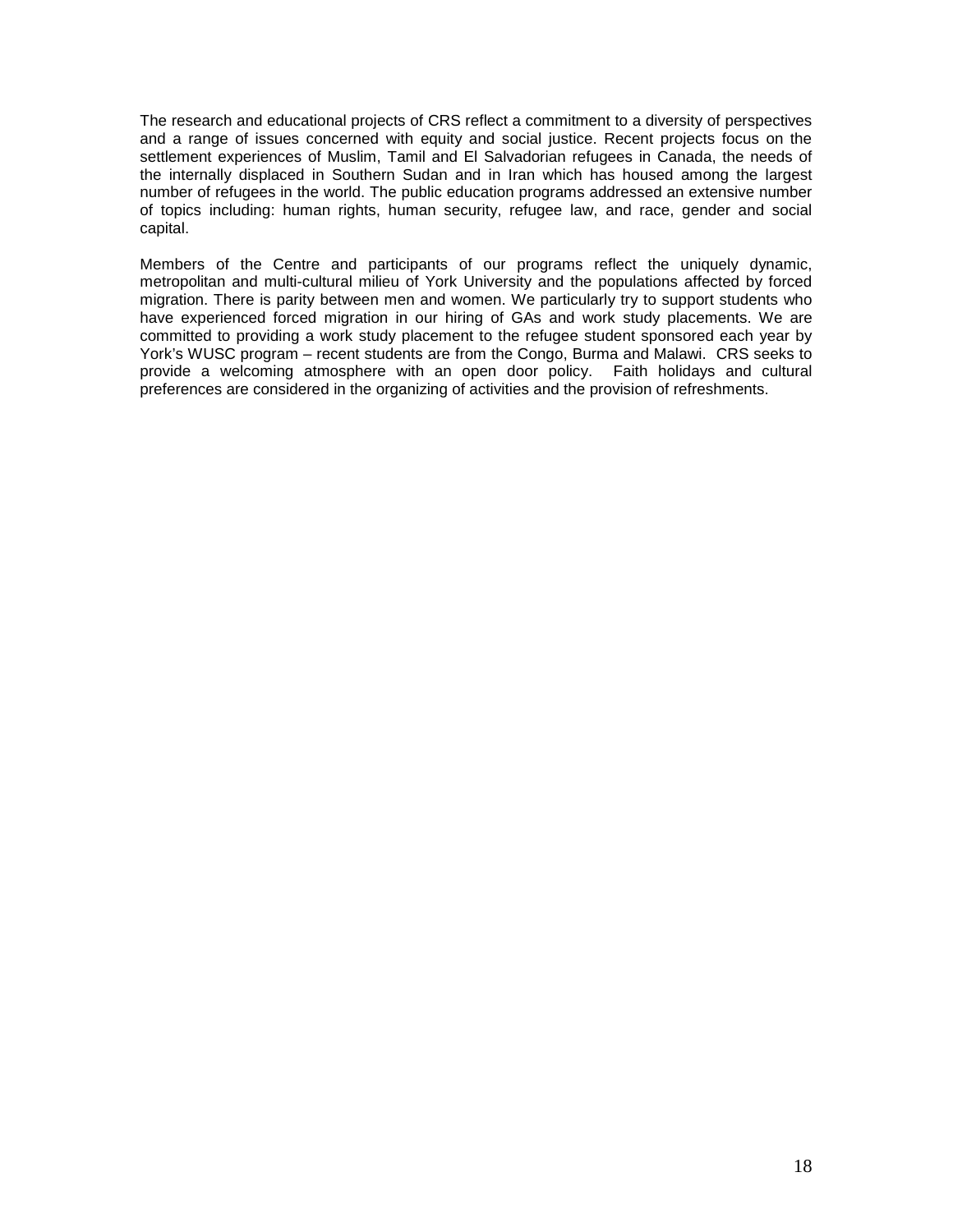## **6. Statement of Operations**

# **CRS Operating Account**

| <b>Account Description</b>                                      | Account#         | Annual<br><b>Budget</b> | <b>Actual</b>        |
|-----------------------------------------------------------------|------------------|-------------------------|----------------------|
| <b>Revenue</b>                                                  |                  |                         |                      |
| <b>ECR Donation</b>                                             | 040000           |                         | 67.00                |
| <b>ECR Registration Fees</b>                                    | 045000           | 3,075                   |                      |
| <b>ECR Sales Gen</b>                                            | 050000           |                         |                      |
| <b>ECR Conf-Registr-Fees</b>                                    | 050305           |                         | 12,983.40            |
| <b>ECR Accommodation</b>                                        | 053000           |                         | 3,907.14             |
| <b>ECR Subscriptions</b><br><b>ECR Membership Fees- Public</b>  | 053200<br>054200 |                         | 3,800.00             |
| <b>ECR External Org Grant</b>                                   | 063600           |                         | 22,932.00            |
| <b>Total External Cost Recoveries</b>                           |                  |                         | 43,689.54            |
| <b>ICR Salaries-Academic</b>                                    | 032800           | (8,034)                 |                      |
| ICR Salaries-Support                                            | 032900           |                         | 6,535.00             |
| <b>ICR Workstudy Recoveries</b>                                 | 033150           | 9,000                   | 6,611.40             |
| ICR Benefits-Support                                            | 033300           |                         | 1,115.00             |
| <b>ICR Donations &amp; Grants</b>                               | 034040           |                         | 6,000.00             |
| ICR Conference/Symposium Fees                                   | 034630           |                         | 600.00               |
| <b>Total Internal Cost Recoveries</b>                           |                  |                         | 20,861.40            |
| <b>ECR Royalties</b>                                            | 030400           |                         |                      |
| Transfer from Research-Fund 5                                   | 092100           | 5,230                   | 1,860.00             |
| Transfer from Trust - Fund 6                                    | 092200           | 42,500                  | 55,918.00            |
| <b>Total Other Revenue</b>                                      |                  |                         | 57,778.00            |
| OTO Trsf btw F200 Facs/Divs                                     | 099911           | 1,700                   |                      |
| OTO Trsf within F/D F200 CC Ra                                  | 099912           | 16,240                  | 32,790.00            |
| <b>Total OTO Budget Allocations</b>                             |                  |                         | 32,790.00            |
| <b>Total Central Allocations</b>                                |                  |                         | 32,790.00            |
| <b>Total Revenue</b>                                            |                  |                         | 155,118.94           |
| <b>Expenses</b>                                                 |                  |                         |                      |
| Admin Stipend Yufa                                              | 113000           | 5,200                   | 5,200.08             |
| <b>Total Faculty - Admin Salaries</b>                           |                  |                         | 5,200.08             |
| Ben Admin Stipend Yufa<br><b>Total Faculty - Admin Benefits</b> | 213000           | 1,040                   | 1,040.04<br>1,040.04 |
| <b>Total Fac Admin Salary &amp; Benefits</b>                    |                  |                         | 6,240.12             |
| Sal Grad Studs - CUPE 3903-3                                    | 121600           |                         | (205.52)             |
| <b>Total Teaching Assistants - Salaries</b>                     |                  |                         | (205.52)             |
| Ben Grad Studs - CUPE3903-3                                     | 221600           |                         | 24.68                |
| <b>Total Teaching Assistants - Benefits</b>                     |                  |                         | 24.68                |
| <b>Total Teaching Assists Salary &amp; Bene</b>                 |                  |                         | (180.84)             |
| Sal Ft Research Assistant                                       | 140600           | 28,283                  | 22,041.74            |
| Wages-P/T Research Asst-N/Stud                                  | 165400           | 1,500                   | 5,889.77             |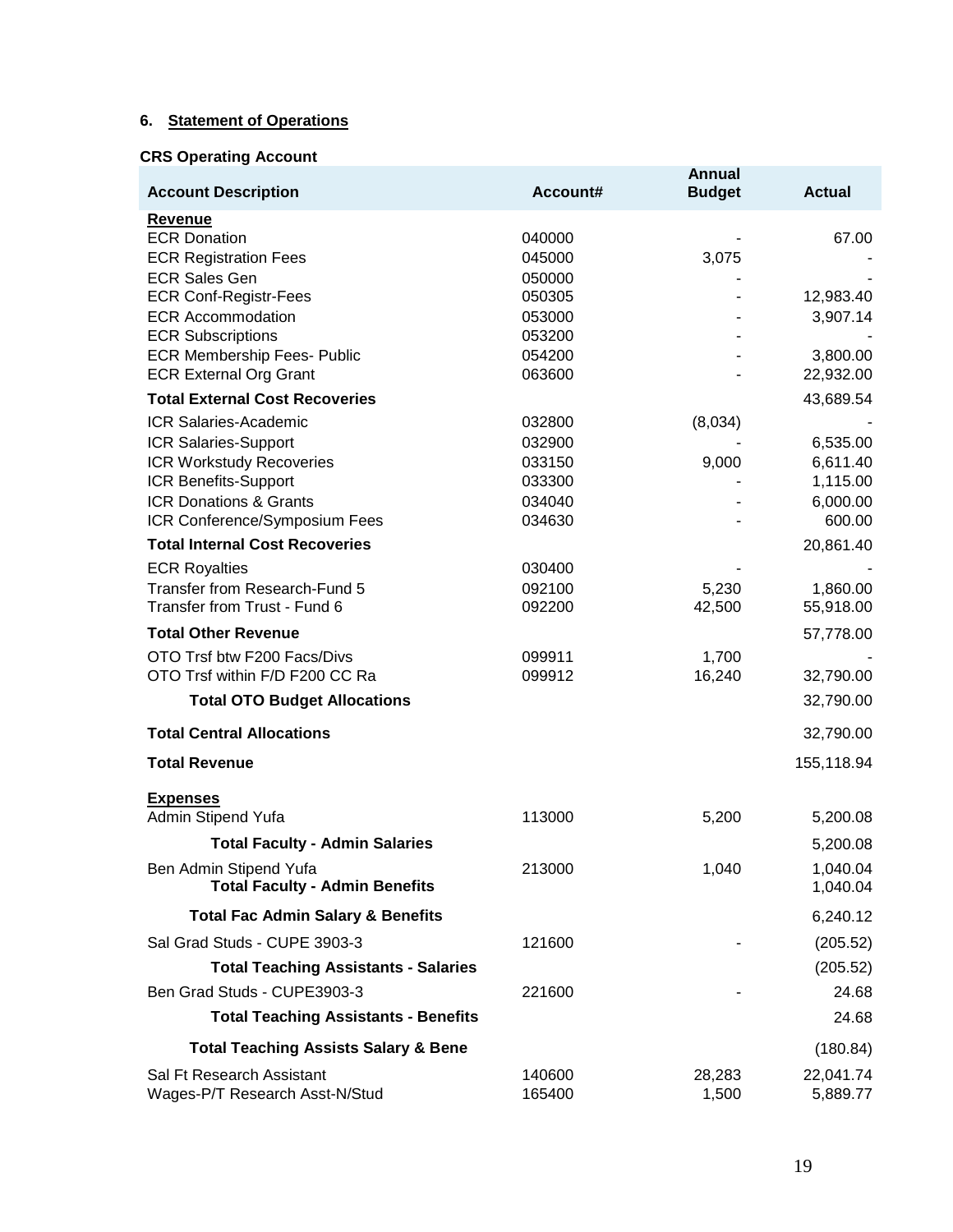| Asst'Shp-Ft Yk Grad Stud - FOR<br>GuestLecturers&Honoraria NYork | 194101<br>195001 |            | 900.00           |
|------------------------------------------------------------------|------------------|------------|------------------|
| <b>Total Research Staff - Salaries</b>                           |                  |            | 28,831.51        |
| <b>Ben Ft Res Assistant</b>                                      | 240600           | 5,770      | 6,453.17         |
| Benefits-P/T Res Asst Not Stud                                   | 265400           | 150        | 416.00           |
| <b>Total Research Staff - Benefits</b>                           |                  |            | 6,869.17         |
| <b>Total Res Staff Salary &amp; Benefits</b>                     |                  |            | 35,700.68        |
| Salaries - Workstudy                                             | 163600           | 15,912     | 11,764.58        |
| Wages Non Cler Cas (Yk Studs)                                    | 165000           |            | (151.75)         |
| <b>Total Support Staff - Salaries</b>                            |                  |            | 11,612.83        |
| Benefits - Workstudy                                             | 263600           | 1,591      | 1,218.72         |
| Ben Non Cler Cas (Yk Studs)                                      | 265000           |            | 36.83            |
| <b>Total Support Staff - Benefits</b>                            |                  |            | 1,255.55         |
| <b>Total Support Staff Salary &amp; Benefit</b>                  |                  |            | 12,868.38        |
| Professional&Technical Service                                   | 198001           |            | 197.47           |
| <b>Total Other - Salaries</b>                                    |                  |            | 197.47           |
| <b>Total Other Salaries and Benefits</b>                         |                  |            | 197.47           |
| <b>Total Total Salaries and Benefits</b>                         |                  |            | 54,825.81        |
| Repair & Maintenance-Building                                    | 431000           |            | 15.43            |
| Alterations                                                      | 439000           |            | 193.81           |
| <b>Cleaning Services</b>                                         | 451000           |            |                  |
| Equip Computer-Under \$10,000                                    | 486600           |            | 109.65           |
| Computer Software-under \$10000                                  | 487000           |            |                  |
| <b>Total Equipment, Furniture, &amp; Bldgs</b>                   |                  |            | 318.89           |
| Postage Resp Centre                                              | 331100           | 100        | 195.82           |
| L.D./Telegrams                                                   | 332000           | 1,500      | 746.13           |
| Communication                                                    | 332200           |            | 31.27            |
| <b>Books-Periodicals</b><br>Shipping-Receiving                   | 333000<br>334000 | 500<br>100 | 777.36<br>175.35 |
| <b>Bk Interest Charges-Accounting</b>                            | 370300           |            |                  |
| Pay-At-Bank Charges                                              | 370700           |            | 50.00            |
| <b>Grants Stud Organizations</b>                                 | 382000           |            |                  |
| Minor Support By Academic Dept                                   | 382100           |            | 860.00           |
| Membership Fees Canada                                           | 413000           | 200        | 200.00           |
| Membership Fees U.S.A.                                           | 413100           | 2,500      |                  |
| <b>Computer Software-License Fee</b>                             | 455000           |            | 97.85            |
| <b>Total Other Expenses</b>                                      |                  |            | 3,133.78         |
| <b>Travel-General-Faculty</b>                                    | 401000           |            | 7,521.39         |
| <b>Conference Fees--Faculty</b>                                  | 401400           |            | 390.00           |
| <b>Travel-General-Support Staff</b>                              | 402000           |            | 2,420.21         |
| <b>Hotel Expense-Support Staff</b>                               | 402300           |            |                  |
| <b>Conference Fees--Support Staff</b>                            | 402400           |            | 600.00           |
| Travel-General-Other                                             | 402500           |            | 10,895.03        |
| Conference Fees--Other                                           | 402900<br>406000 |            | 120.00           |
| <b>Functions - Campus</b>                                        |                  |            | 8,871.14         |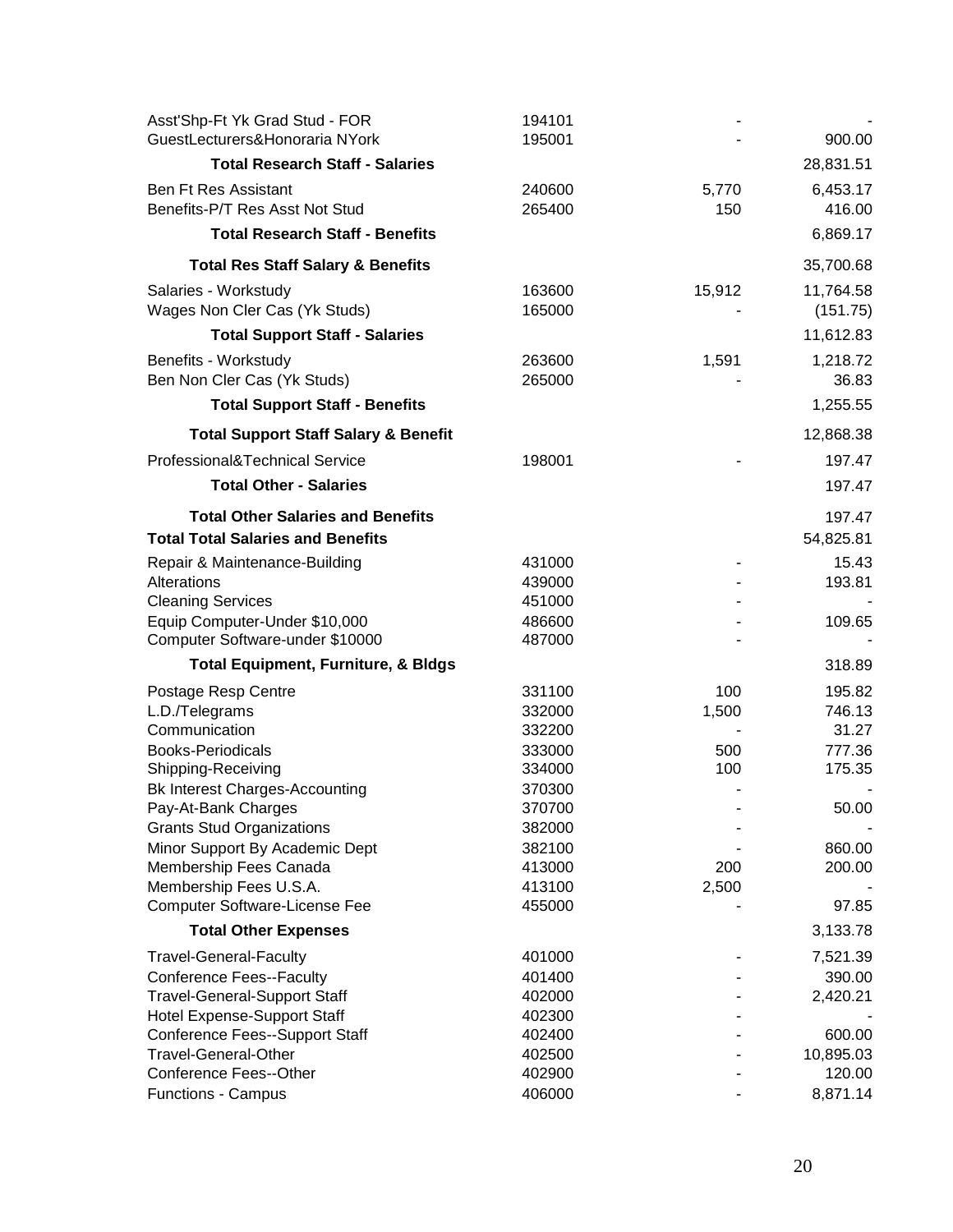| <b>Hospitality - Campus</b><br>Hospitality - External | 406200<br>406300 | 5,000<br>500    | 9,581.22   |
|-------------------------------------------------------|------------------|-----------------|------------|
| <b>Total Travel &amp; Hospitality</b>                 |                  |                 | 40,398.99  |
| <b>Office Supplies Gen</b>                            | 301000           | 500             | 2,322.72   |
| <b>Conference Supplies</b>                            | 303000           |                 | (5,967.50) |
| <b>Computer Supplies- General</b>                     | 304000           | 400             | 442.94     |
| Audio-Visual                                          | 305300           | 600             | 979.00     |
| Printing And Photocopy Gen                            | 320900           | 3,000           | 2,073.24   |
| <b>Total Supplies-Comprehensive&amp;General</b>       |                  |                 | (149.60)   |
| <b>Total Operating Costs</b>                          |                  |                 | 43,702.06  |
| Telephone Equip Rental-Telecom                        | 467000           | 6,500           | 4,636.22   |
| Telephone/Data Equipment                              | 467100           |                 | 270.70     |
| <b>Total Telephone &amp; Power</b>                    |                  |                 | 4,906.92   |
| <b>Total Taxes and Utilities</b>                      |                  |                 | 4,906.92   |
| <b>Total Expenses</b>                                 |                  |                 | 103,434.79 |
| <b>Surplus/ (Deficit) Current Year</b>                |                  | (11, 135)       | 51,684.15  |
|                                                       | 51,684.15        | (1)             |            |
| <b>Employee Advances</b>                              |                  | (2)             |            |
| <b>Carry Forward from</b><br><b>Previous Year</b>     | 11,340.21        | (3)             |            |
| <b>Balance Available</b><br>(Overspent)               | 63,024.36        | $(4) = (1-2+3)$ |            |

## **CRS Endowment Fund**

| <b>Account</b>                                                                                   |                                                                   |         | <b>Actual</b>            |
|--------------------------------------------------------------------------------------------------|-------------------------------------------------------------------|---------|--------------------------|
| <b>Description</b><br>Revenue<br><b>Endowed Pool Interest</b><br>Transfer from Trust -<br>Fund 6 |                                                                   |         | 56,134.73<br>(55,918.00) |
| <b>Total Other Revenue</b>                                                                       |                                                                   |         | 216.73                   |
| <b>Total Revenue</b>                                                                             |                                                                   |         | 216.73                   |
| <b>Expenses</b><br><b>Total Other Expenses</b><br><b>Total Operating Costs</b>                   |                                                                   |         | 257.31<br>257.31         |
| <b>Total Expenses</b>                                                                            |                                                                   |         | 257.31                   |
| <b>Surplus/ (Deficit) Current Year</b><br>-                                                      |                                                                   | (40.58) | (40.58)                  |
|                                                                                                  | Employee / Inst.                                                  |         | (2)                      |
|                                                                                                  | <b>Advances</b><br><b>Commitments</b><br><b>Balance Available</b> | (71.59) | (3)                      |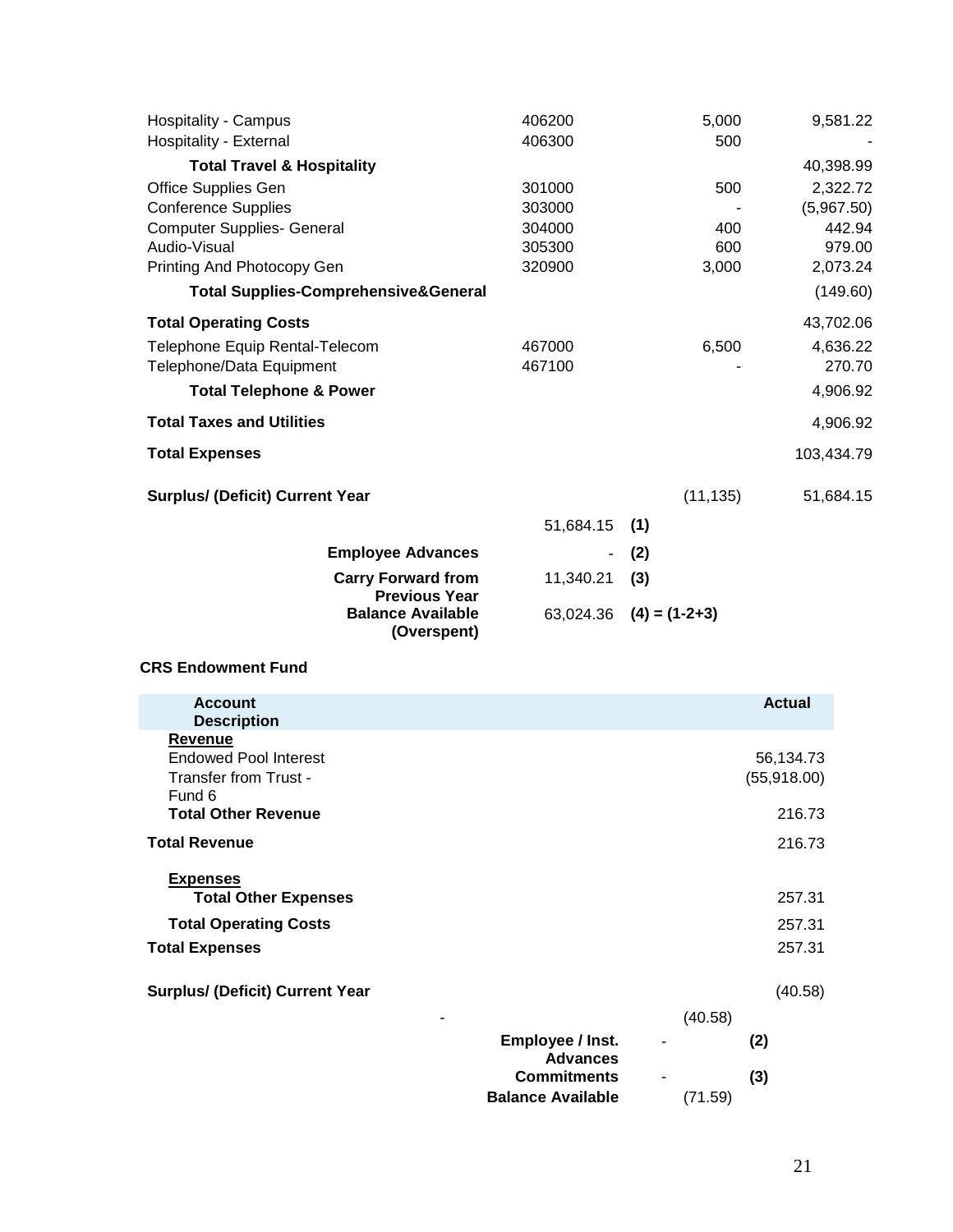## **(Overspent)**

## **CRS Summer Course**

| <b>Account</b>                                     |                                                                 |                | <b>Annual</b><br><b>Budget</b> | <b>Actual</b> |
|----------------------------------------------------|-----------------------------------------------------------------|----------------|--------------------------------|---------------|
| <b>Description</b><br><b>Revenue</b>               |                                                                 |                |                                |               |
| <b>Total External Cost</b><br><b>Recoveries</b>    |                                                                 |                | 38,000                         | 33,305.90     |
| <b>Total Revenue</b>                               |                                                                 |                | 38,000                         | 33,305.90     |
| <b>Expenses</b>                                    |                                                                 |                |                                |               |
|                                                    | <b>Total Research Staff - Salaries</b>                          |                | 8,736                          | 5,027.90      |
|                                                    | <b>Total Research Staff - Benefits</b>                          |                | 874                            | 224.00        |
|                                                    | <b>Total Res Staff Salary &amp; Benefits</b>                    |                | 9,610                          | 5,251.90      |
|                                                    | <b>Total Support Staff - Salaries</b>                           |                | 15,360                         | 13,551.88     |
|                                                    | <b>Total Support Staff - Benefits</b>                           |                | 1,536                          | 1,391.36      |
|                                                    | <b>Total Support Staff Salary &amp; Benefit</b>                 |                | 16,896                         | 14,943.24     |
|                                                    | <b>Total Other - Salaries</b>                                   |                |                                | 282.00        |
|                                                    | <b>Total Other Salaries and Benefits</b>                        |                | $\sim$                         | 282.00        |
| <b>Total Total Salaries and</b><br><b>Benefits</b> |                                                                 |                | 26,506                         | 20,477.14     |
|                                                    | <b>Total Travel &amp; Hospitality</b>                           |                | 8,200                          | 5,422.19      |
|                                                    | <b>Total Supplies-Comprehensive&amp;General</b>                 |                | 2,680                          | 5,155.43      |
| <b>Total Operating</b><br><b>Costs</b>             |                                                                 |                | 13,565                         | 11,103.57     |
|                                                    | <b>Total Telephone &amp; Power</b>                              |                | 813                            | 865.20        |
| <b>Total Taxes and</b><br><b>Utilities</b>         |                                                                 |                | 813                            | 865.20        |
| <b>Total Expenses</b>                              |                                                                 |                | 40,884                         | 32,445.91     |
|                                                    |                                                                 |                | (2,884)                        | 859.99        |
|                                                    | <b>Surplus/ (Deficit) Current Year</b>                          | 859.99         | (1)                            |               |
|                                                    | <b>Employee</b><br><b>Advances</b>                              | $\blacksquare$ | (2)                            |               |
|                                                    | <b>Carry Forward from</b>                                       | 18,078.32      | (3)                            |               |
|                                                    | <b>Previous Year</b><br><b>Balance Available</b><br>(Overspent) | 18,938.31      | $(4) = (1-2+3)$                |               |

# **Refuge: Canada's periodical on Refugees**

| <b>Account Description</b>         | Account# | Annual<br><b>Budget</b> | <b>Actual</b> |
|------------------------------------|----------|-------------------------|---------------|
| Revenue                            |          |                         |               |
| <b>ECR Subscriptions</b>           | 053200   | 5.000                   | 7.919.33      |
| <b>ECR Membership Fees- Public</b> | 054200   | ۰                       | 25.00         |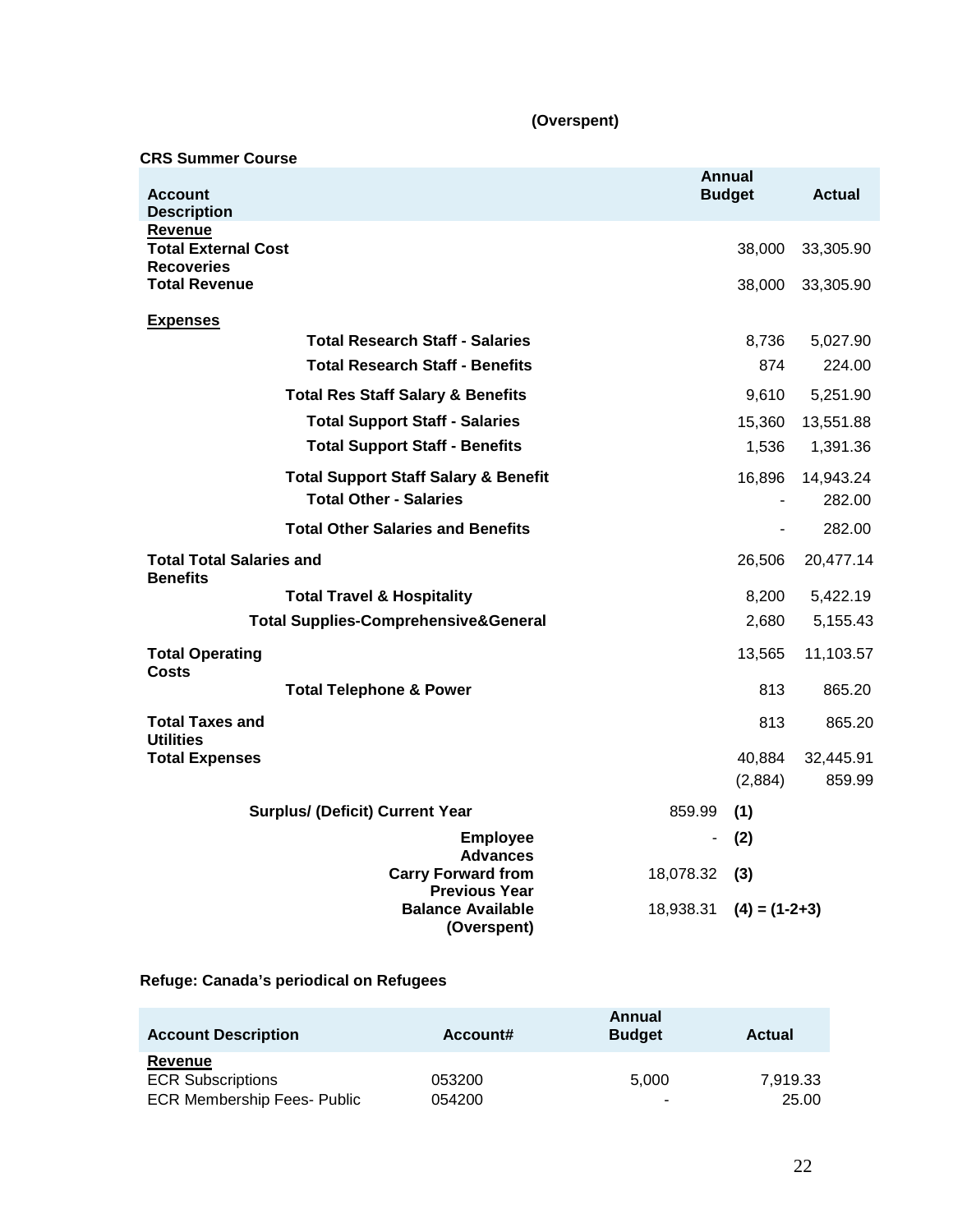| <b>Total External Cost Recoveries</b>                           |        |       | 7,944.33               |
|-----------------------------------------------------------------|--------|-------|------------------------|
| <b>ICR Workstudy Recoveries</b>                                 | 033150 | 3,000 | 1,500.00               |
| <b>ICR Donations &amp; Grants</b>                               | 034040 | 2,000 |                        |
| <b>Total Internal Cost Recoveries</b>                           |        |       | 1,500.00               |
| <b>ECR Royalties</b>                                            | 030400 | 1,500 | 3,346.02               |
| <b>Total Other Revenue</b>                                      |        |       | 3,346.02               |
| <b>Total Revenue</b>                                            |        |       | 12,790.35              |
| <b>Expenses</b>                                                 |        |       |                        |
| Wages Pt Res Asstnt-Yk Ungrad                                   | 192100 |       | 811.20                 |
| Asst'Shp-Ft Yk Grad Stud - Can                                  | 194001 |       | 3,350.48               |
| GuestLecturers&Honoraria NYork                                  | 195001 |       | (3,816.78)             |
| <b>Total Research Staff - Salaries</b>                          |        |       | 344.90                 |
| Ben Pt Res Asstnt - Foreign                                     | 292100 |       | 81.12                  |
| Ben Guest Lecturers- employees                                  | 295000 |       |                        |
| <b>Total Research Staff - Benefits</b>                          |        |       | 81.12                  |
| <b>Total Res Staff Salary &amp; Benefits</b>                    |        |       | 426.02                 |
| Salaries - Workstudy                                            | 163600 | 5,304 | 3,212.87               |
| Wages Non Cler Cas (Yk Studs)                                   | 165000 | 2,000 |                        |
| <b>Total Support Staff - Salaries</b>                           |        |       | 3,212.87               |
| Ben Cler Cas (Yk Studs)                                         | 263000 | 530   |                        |
| Benefits - Workstudy                                            | 263600 |       | 321.29                 |
| Ben Non Cler Cas (Yk Studs)                                     | 265000 | 200   |                        |
| <b>Total Support Staff - Benefits</b>                           |        |       | 321.29                 |
| <b>Total Support Staff Salary &amp; Benefit</b>                 |        |       | 3,534.16               |
| Professional&Technical Service<br><b>Total Other - Salaries</b> | 198001 | 2,400 | 12,429.39<br>12,429.39 |
| <b>Total Other Salaries and Benefits</b>                        |        |       | 12,429.39              |
| <b>Total Total Salaries and Benefits</b>                        |        |       | 16,389.57              |
| Books-Periodicals                                               | 333000 |       | 140.72                 |
| Shipping-Receiving                                              | 334000 |       |                        |
| <b>Total Other Expenses</b>                                     |        |       | 140.72                 |
| <b>Conference Fees--Other</b>                                   | 402900 |       | 180.00                 |
| <b>Total Travel &amp; Hospitality</b>                           |        |       | 180.00                 |
| <b>Office Supplies Gen</b>                                      | 301000 | 50    |                        |
| Printing And Photocopy Gen                                      | 320900 |       | 318.88                 |
| <b>Total Supplies-Comprehensive&amp;General</b>                 |        |       | 318.88                 |
| <b>Total Operating Costs</b>                                    |        |       | 639.60                 |
| Telephone Equip Rental-Telecom                                  | 467000 | 732   | 164.25                 |
| <b>Total Telephone &amp; Power</b>                              |        |       | 164.25                 |
| <b>Total Taxes and Utilities</b>                                |        |       | 164.25                 |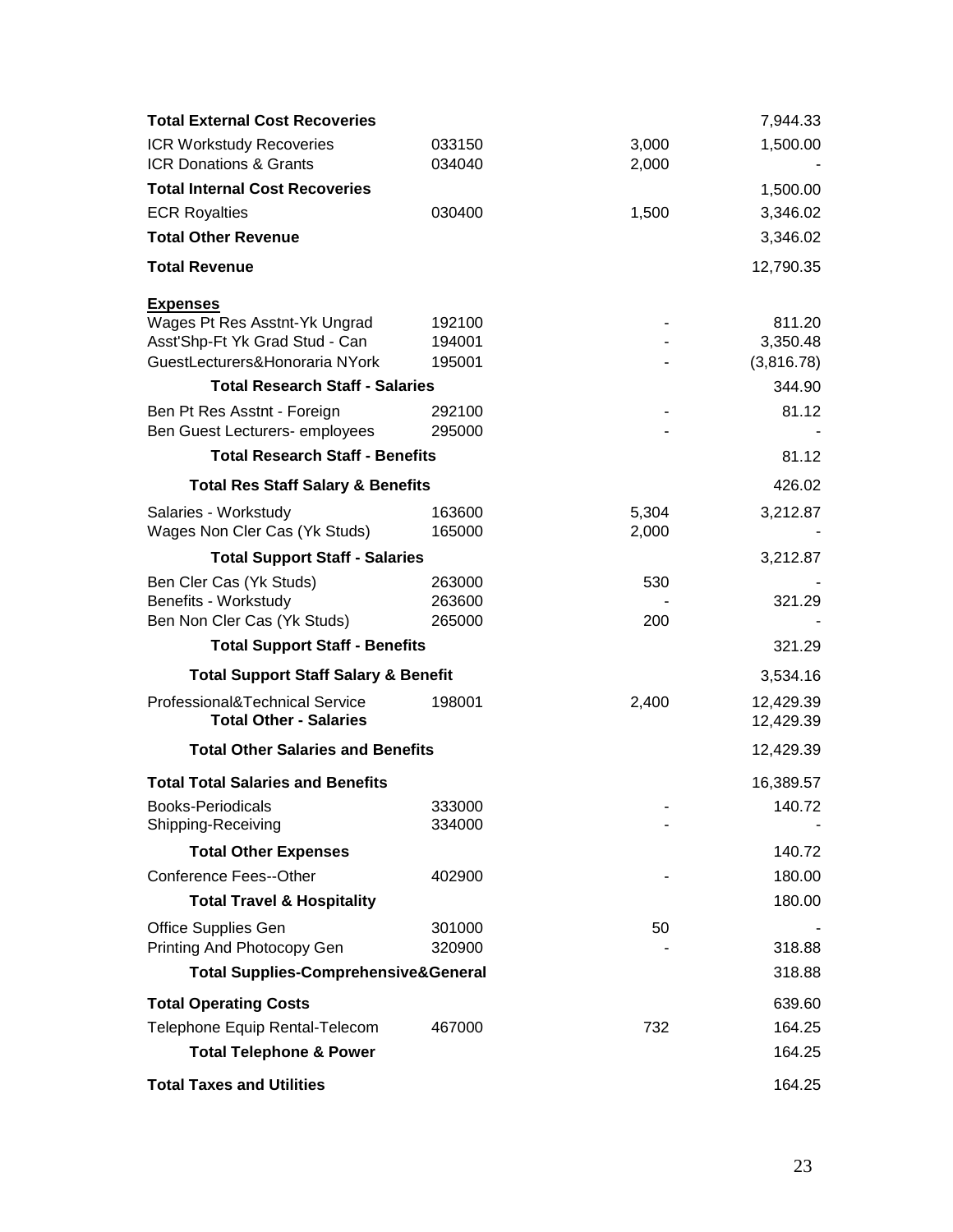| <b>Total Expenses</b>                  |     | 17,193.42  |
|----------------------------------------|-----|------------|
| <b>Surplus/ (Deficit) Current Year</b> | 284 | (4,403.07) |

| <b>Employee Advances</b>  |                         | $-$ (2) |
|---------------------------|-------------------------|---------|
| <b>Carry Forward from</b> | $8,426.70$ (3)          |         |
| <b>Previous Year</b>      |                         |         |
| <b>Balance Available</b>  | $4,023.63$ $(4) = (1 -$ |         |
| (Overspent)               |                         | $2+3)$  |

# **7. Budget for Current Fiscal Year 2009-2010**

# **CRS Operating Account**

| <b>Revenue</b>                     |                                        |           |
|------------------------------------|----------------------------------------|-----------|
| <b>ECR Registration</b><br>Fees    | 045000                                 | 7,500     |
| <b>External Cost Recoveries</b>    |                                        | 7,500     |
| <b>ICR Sal-Wages</b>               | 033000                                 | 1,500     |
| <b>ICR Workstudy</b><br>Recoveries | 033150                                 | 1,500     |
| <b>ICR Overhead</b>                | 034020                                 | 6,913     |
| <b>ICR Sales</b>                   | 034210                                 | 4,878     |
| <b>Internal Cost Recoveries</b>    |                                        | 14,791    |
| Transfer from Trust -<br>Fund 6    | 092200                                 | 26,361    |
| <b>Other Revenue</b>               |                                        | 26,361    |
| OTO Trsf btw F200<br>Facs/Divs     | 099911                                 | (17, 047) |
| OTO Trsf within F/D<br>F200 CC Ra  | 099912                                 | 33,287    |
|                                    | <b>OTO Budget Allocations</b>          | 16,240    |
| <b>Central Allocations</b>         |                                        | 16,240    |
| <b>Total Revenue</b>               |                                        | 64,892    |
| <b>Expenses</b>                    |                                        |           |
| Admin Stipend Yufa                 | 113000                                 | 5,200     |
| Ben Admin Stipend<br>Yufa          | 213000                                 | 1,040     |
|                                    | <b>Fac Admin Salary &amp; Benefits</b> | 6,240     |
| Sal Ft Research<br>Assistant       | 140600                                 | 30,902    |
| <b>Ben Ft Res Assistant</b>        | 240600                                 | 6,304     |
| Benefits-P/T Res Asst<br>Not Stud  | 265400                                 |           |
|                                    | <b>Res Staff Salary &amp; Benefits</b> | 37,206    |
| Salaries - Workstudy               | 163600                                 | 2,880     |
| Wages Non Cler Cas                 | 165000                                 | (4,228)   |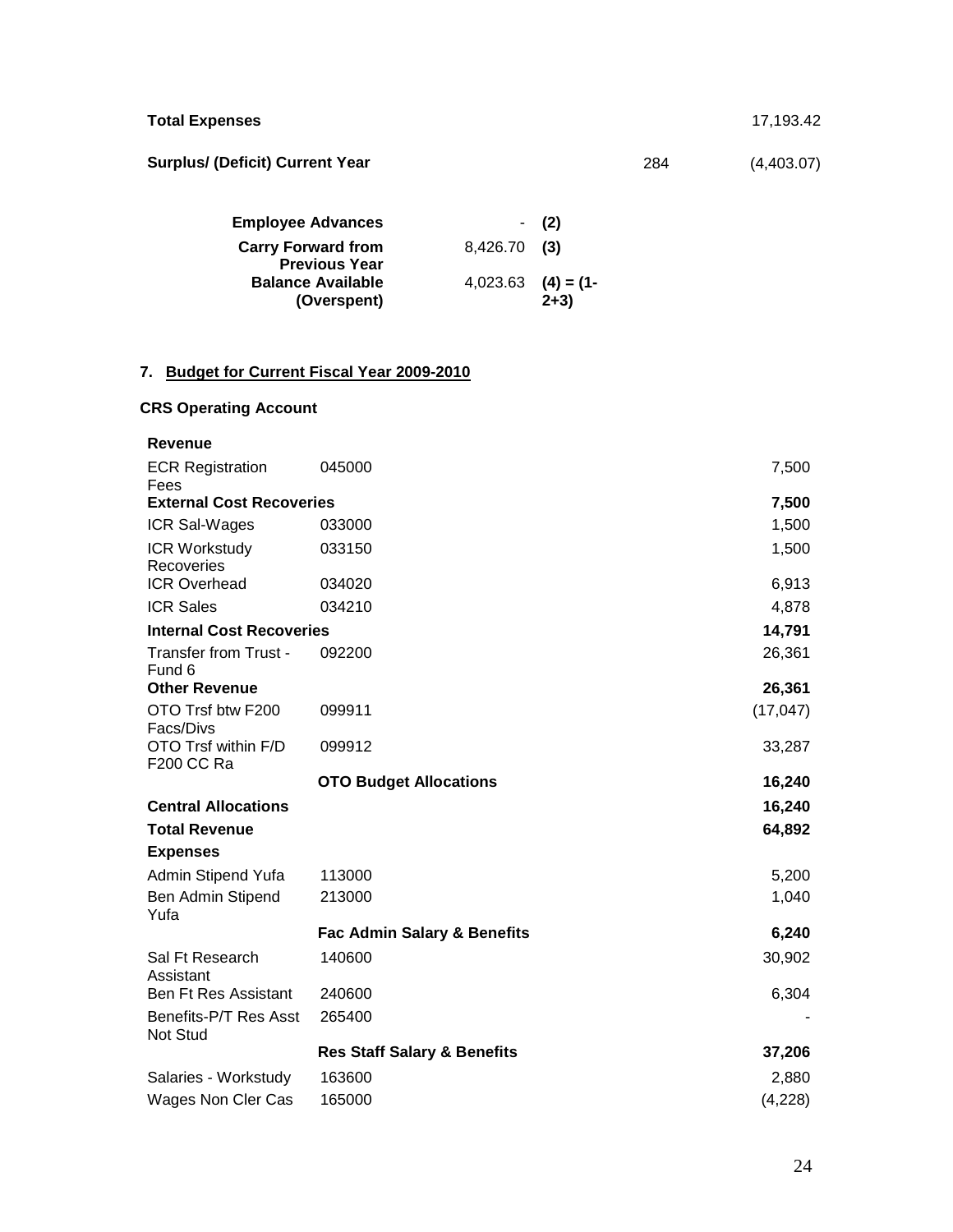| (Yk Studs)                                 |                                           |          |
|--------------------------------------------|-------------------------------------------|----------|
| Benefits - Workstudy                       | 263600                                    | 403      |
| Ben Non Cler Cas (Yk<br>Studs)             | 265000                                    | (423)    |
|                                            | <b>Support Staff Salary &amp; Benefit</b> | (1, 368) |
|                                            | <b>Other Salaries and Benefits</b>        |          |
| <b>Total Salaries and Benefits</b>         |                                           | 42,078   |
| <b>Office Supplies Gen</b>                 | 301000                                    | 500      |
| <b>Computer Supplies-</b><br>General       | 304000                                    | 400      |
| Audio-Visual                               | 305300                                    | 700      |
| <b>Printing And</b><br>Photocopy Gen       | 320900                                    | 1,700    |
| Postage Resp Centre                        | 331100                                    | 175      |
| L.D./Telegrams                             | 332000                                    | 700      |
| Shipping-Receiving                         | 334000                                    | 135      |
| Minor Support By<br>Academic Dept          | 382100                                    | 400      |
| <b>Hospitality - Campus</b>                | 406200                                    | 5,000    |
| Hospitality - External                     | 406300                                    | 500      |
| <b>Membership Fees</b><br>Canada           | 413000                                    | 200      |
| <b>Membership Fees</b><br><b>U.S.A.</b>    | 413100                                    | 2,500    |
| Equip Computer-<br>Under \$10,000          | 486600                                    | 2,200    |
| <b>Computer Software-</b><br>under \$10000 | 487000                                    | 600      |
| <b>Operating Costs</b>                     |                                           | 15,710   |
| <b>Telephone Equip</b><br>Rental-Telecom   | 467000                                    | 4,200    |
| <b>Taxes and Utilities</b>                 |                                           | 4,200    |
| <b>Total Expenses</b>                      |                                           | 61,988   |
| <b>Total Revenue Less Expenses</b>         |                                           | 2,903    |
| <b>Carryforward From Prev Year</b>         |                                           | 63,024   |
| <b>Carryforward to Next Year</b>           | 65,927                                    |          |

#### **8. Graduate Training Activities/Accomplishments**

The Centre benefits from an active caucus of graduate students. This year they successfully organized and held the annual Graduate Student Conference "Documenting the Undocumented: Redefining Refugee Status", April 16-17, 2009**.** 

Two members of the student caucus are elected to sit on the CRS Executive Committee and all CRS graduate students are members of the CRS Council.

The internship program of the CRS Summer Course provided opportunities for six students to learn how to organize large academic events as well as connect them to an international group of refugee scholars and practitioners and the latest research and practices issues in the refugee